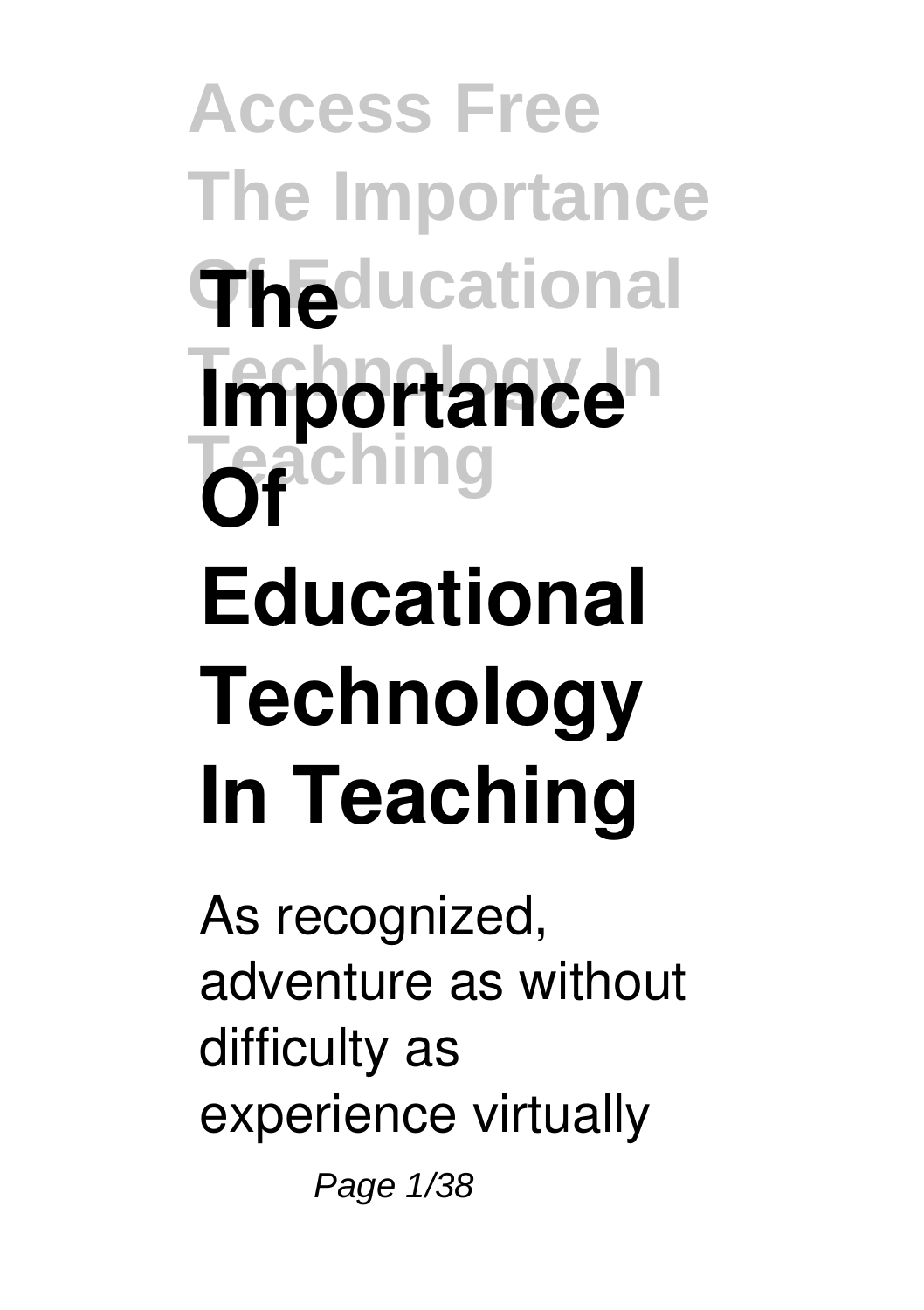**Access Free The Importance** lesson, amusement, as capably as **In** gotten by just covenant can be checking out a book **the importance of educational technology in teaching** also it is not directly done, you could say you will even more roughly speaking this life, in the region of the<br><sup>Page 2/38</sup>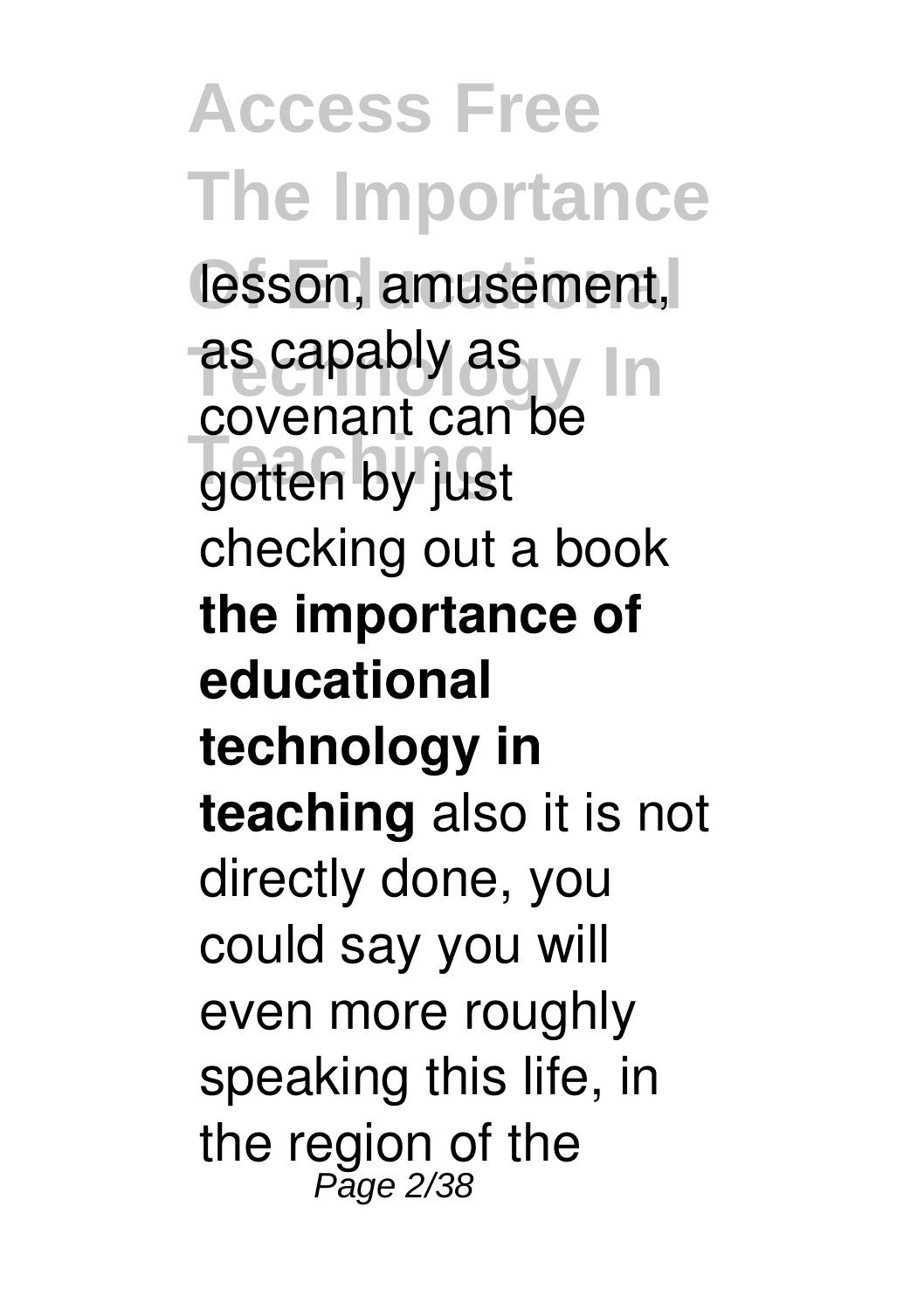**Access Free The Importance** World.clucational **Technology In** We manage to pay for **Teaching** you this proper as well as easy pretension to get those all. We present the importance of educational technology in teaching and numerous book collections from fictions to scientific Page 3/38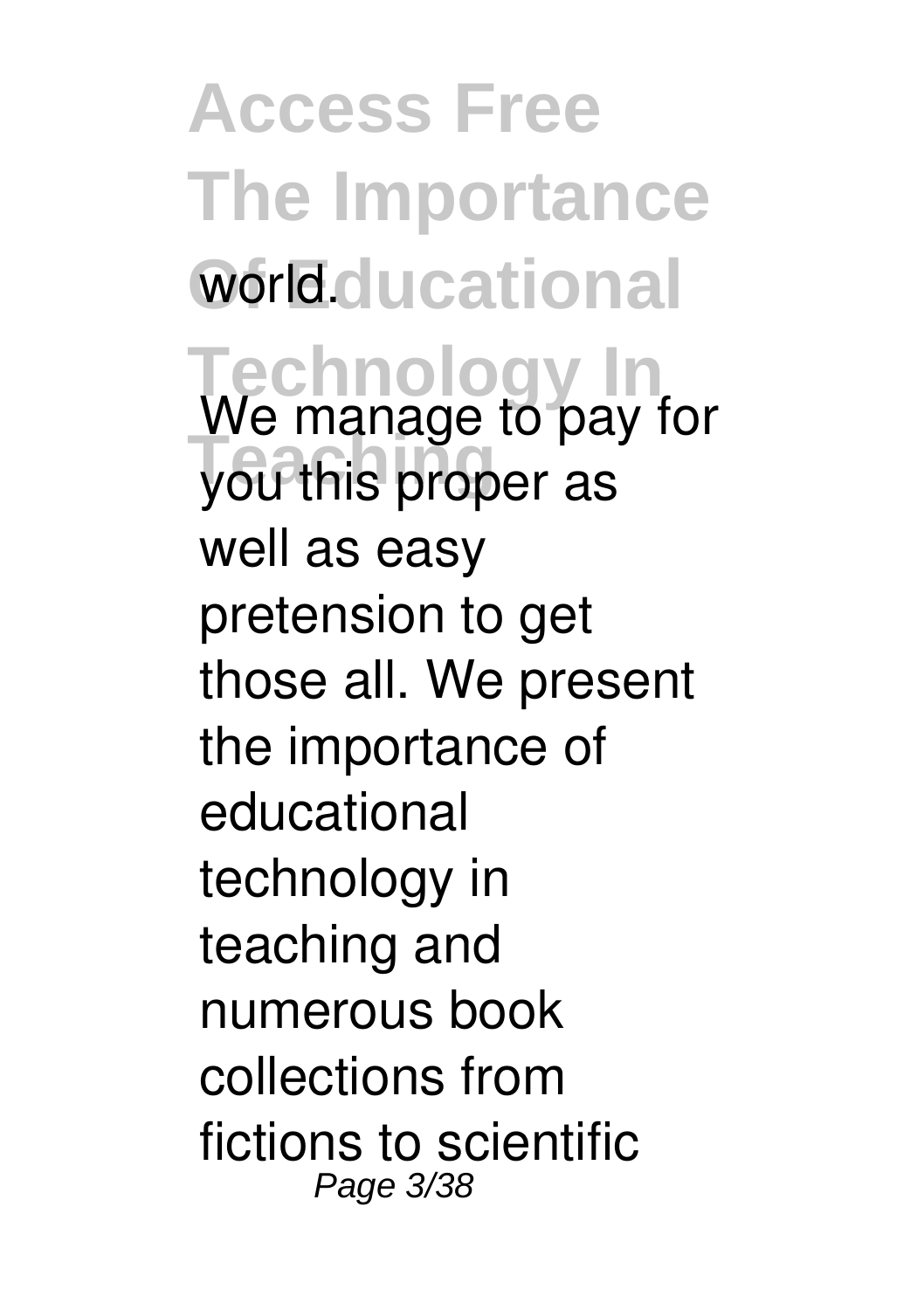**Access Free The Importance** research in any way. along with them is this **Teaching** educational the importance of technology in teaching that can be your partner.

*Importance of Educational Technology* What is **Educational Technology** (EdTech)? *The history* Page<sup>'</sup>4/3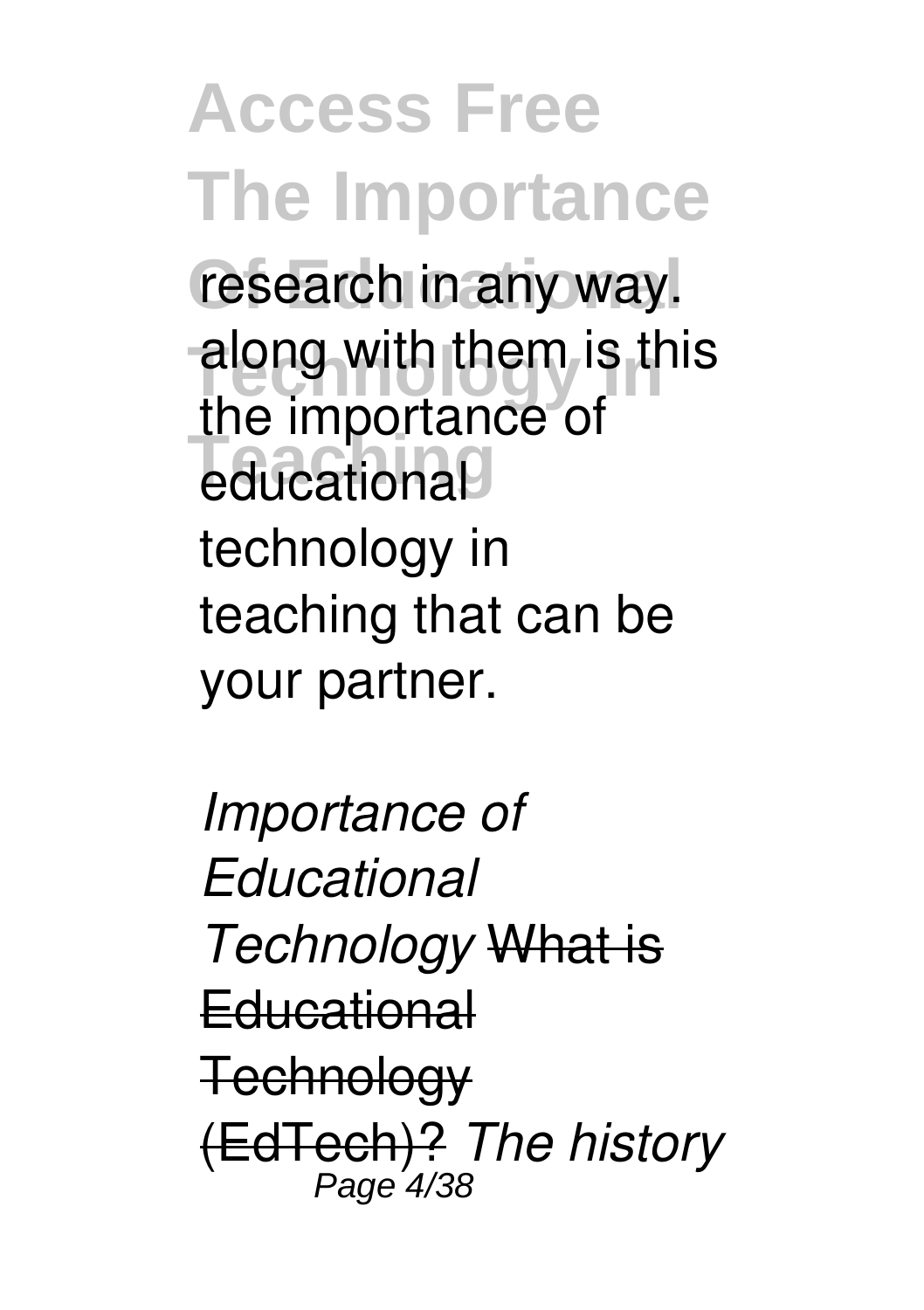**Access Free The Importance** *of technology in* nall **Technology In** *education Importance* **Teaching** *EDUCATION* **Why Is** *of TECHNOLOGY IN* **Technology Important In Education?** Lesson 2 -History of **Educational** Technology *What is EDUCATIONAL TECHNOLOGY? What does EDUCATIONAL* Page 5/38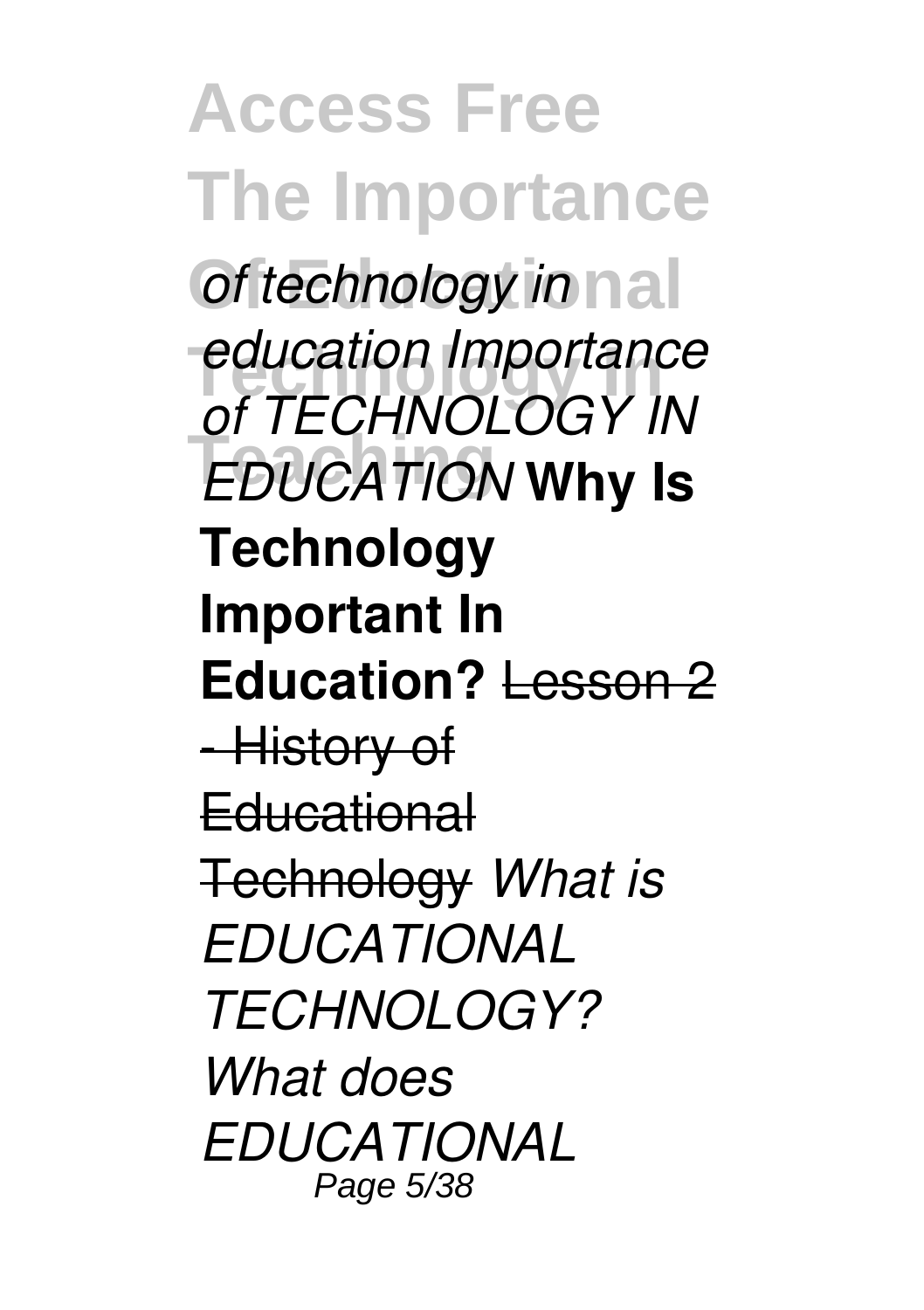**Access Free The Importance Of Educational** *TECHNOLOGY* mean? **Technology**, **Teaching thing for education | The best or worst Scott Widman | TEDxYouth@BSPR** *why is technology important in education?* **Sir Ken Robinson - The Role of Technology in Education THE ROLES OF EDUCATIONAL** Page 6/38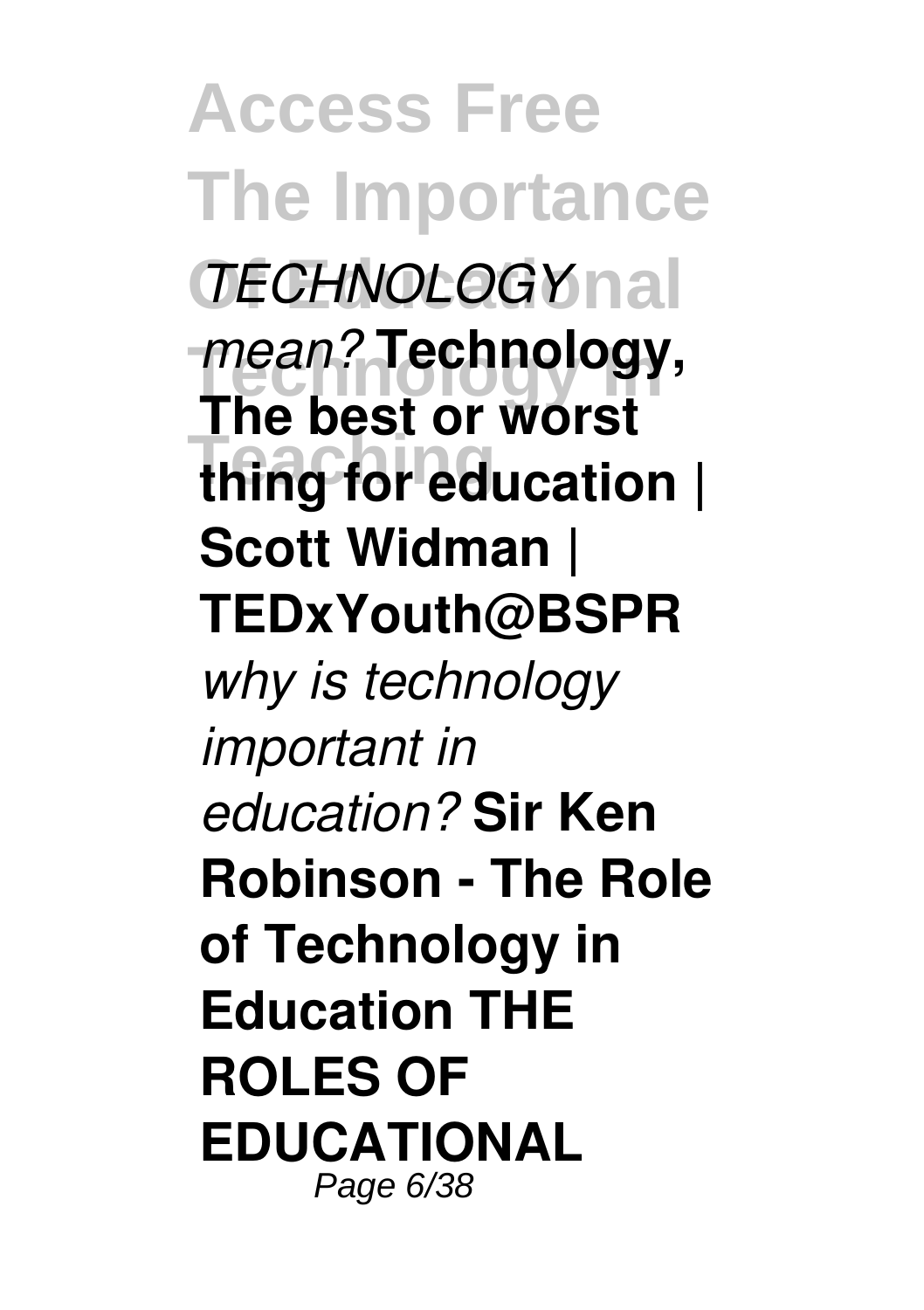**Access Free The Importance Of Educational TECHNOLOGY IN TEARNING** What is **Teaching** Technology | All about **Educational** Learning \u0026 Technologies | ????? ?????? | ???? | zaffron How China Is Using Artificial Intelligence in Classrooms | WSJ Technology for Teaching and Learning 1 - An Introduction Benefits Page 7/38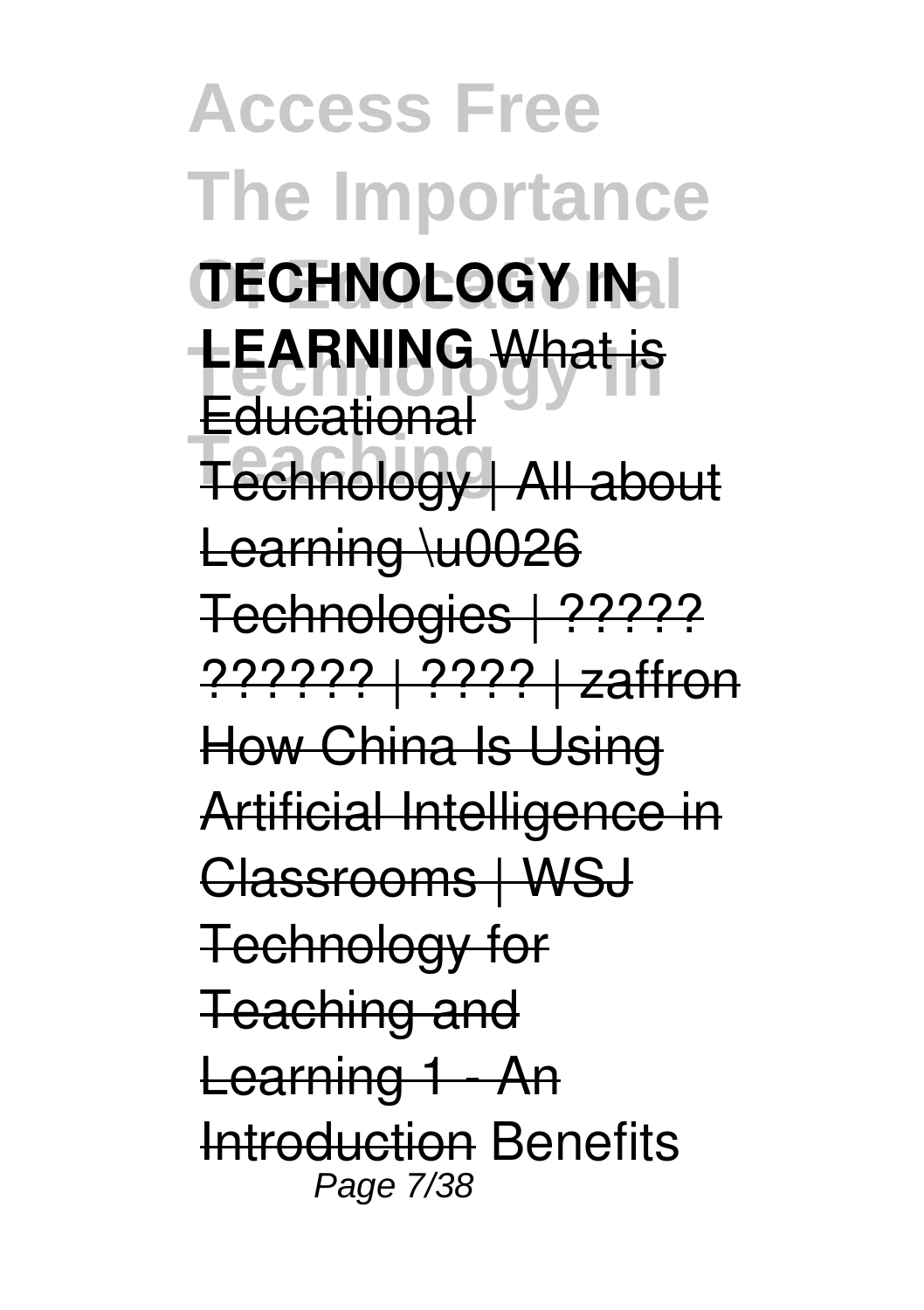**Access Free The Importance** of Technology in the **Classroom The Technology** in Importance of Classrooms IMPACT OF TECHNOLOGY ON EDUCATION Bill Gates: \"How Do You Make a Teacher Great?\" Part 1 Top 10 Reasons to Use Technology in Education: iPad, Tablet, Computer, Page 8/38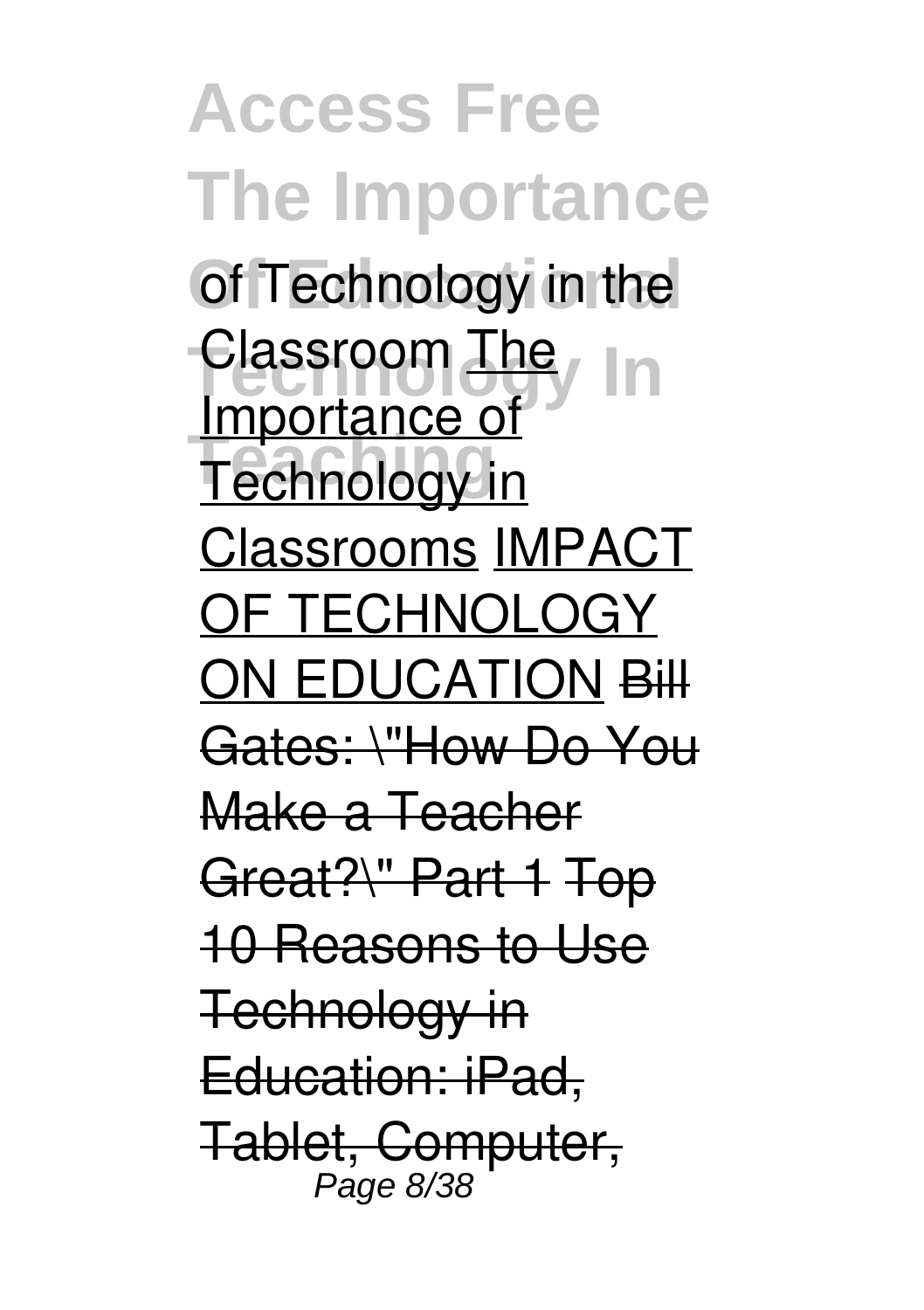**Access Free The Importance Listening Centers al Technology In** *HISTORY OF* **Teaching** *TECHNOLOGY THE EDUCATIONAL best teaching tool for your classroom in years!* **Educational Technology** *Can Technology Change Education? Yes!: Raj Dhingra at TEDxBend* How to Use Education Technology Lesson 1 - Educational Page 9/38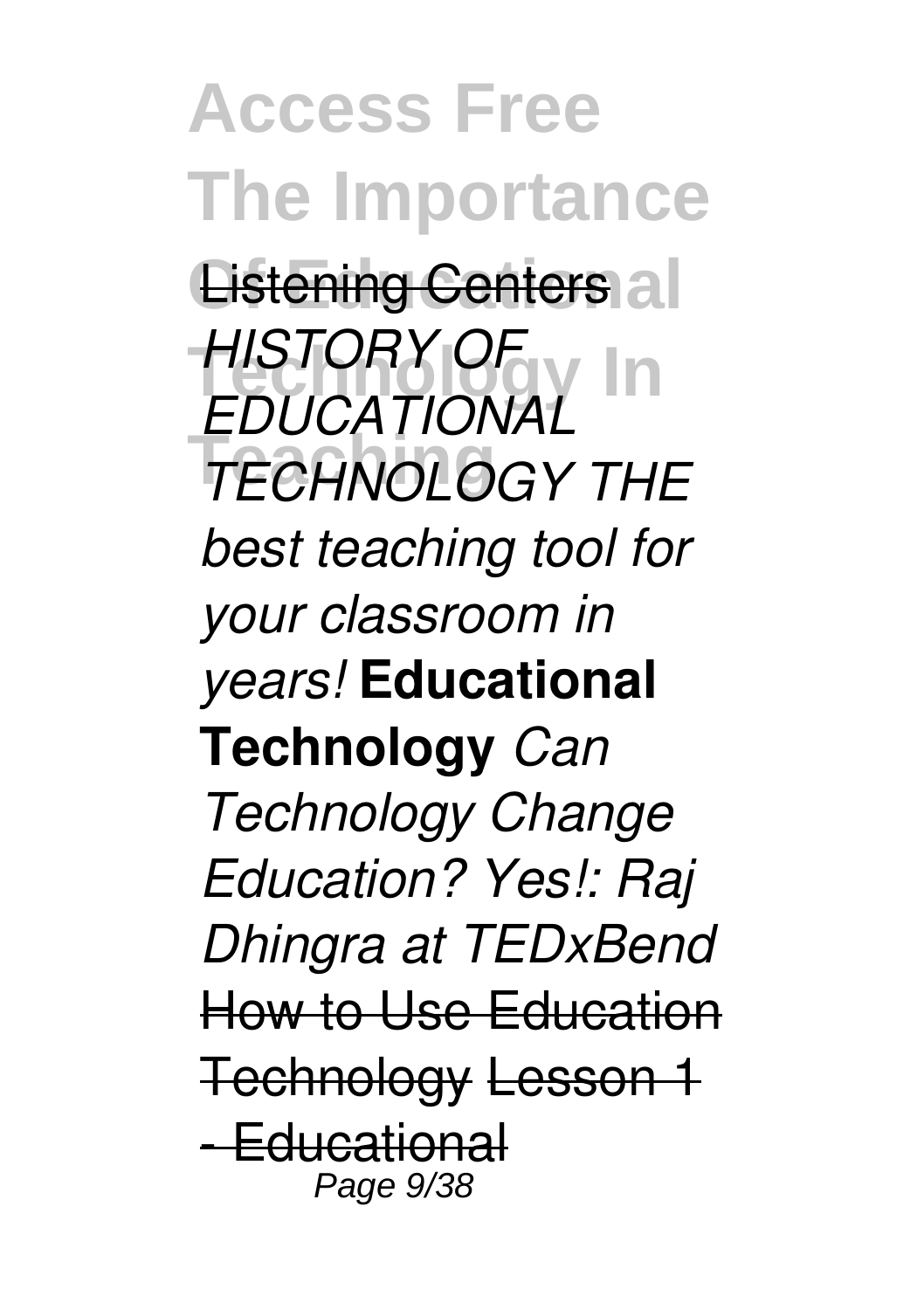**Access Free The Importance Of Educational** Technology **English Fesay on** logy In **Teaching Technology in Importance of Education | Essay for BA and BSc** Evolution of **Educational** Technology 1870 - 2020 | History of Classroom Technology, Documentary video What Is Educational Page 10/38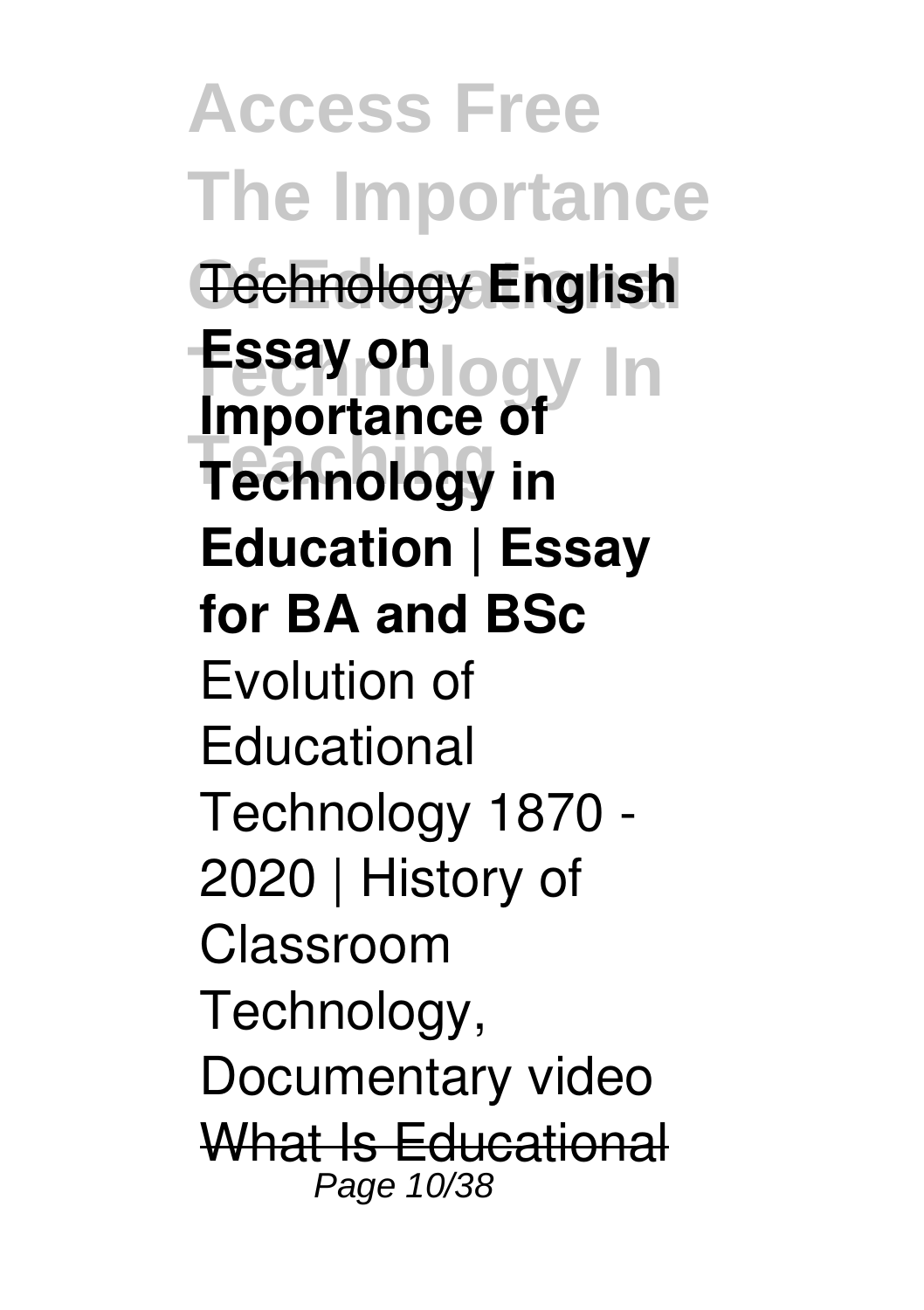**Access Free The Importance Technology How to Technology In Use Technology in Teaching century education) Education (21st** The Importance Of **Educational Technology** Today, more than ever, the role of educational technology in teaching is of great importance because of the use of Page 11/38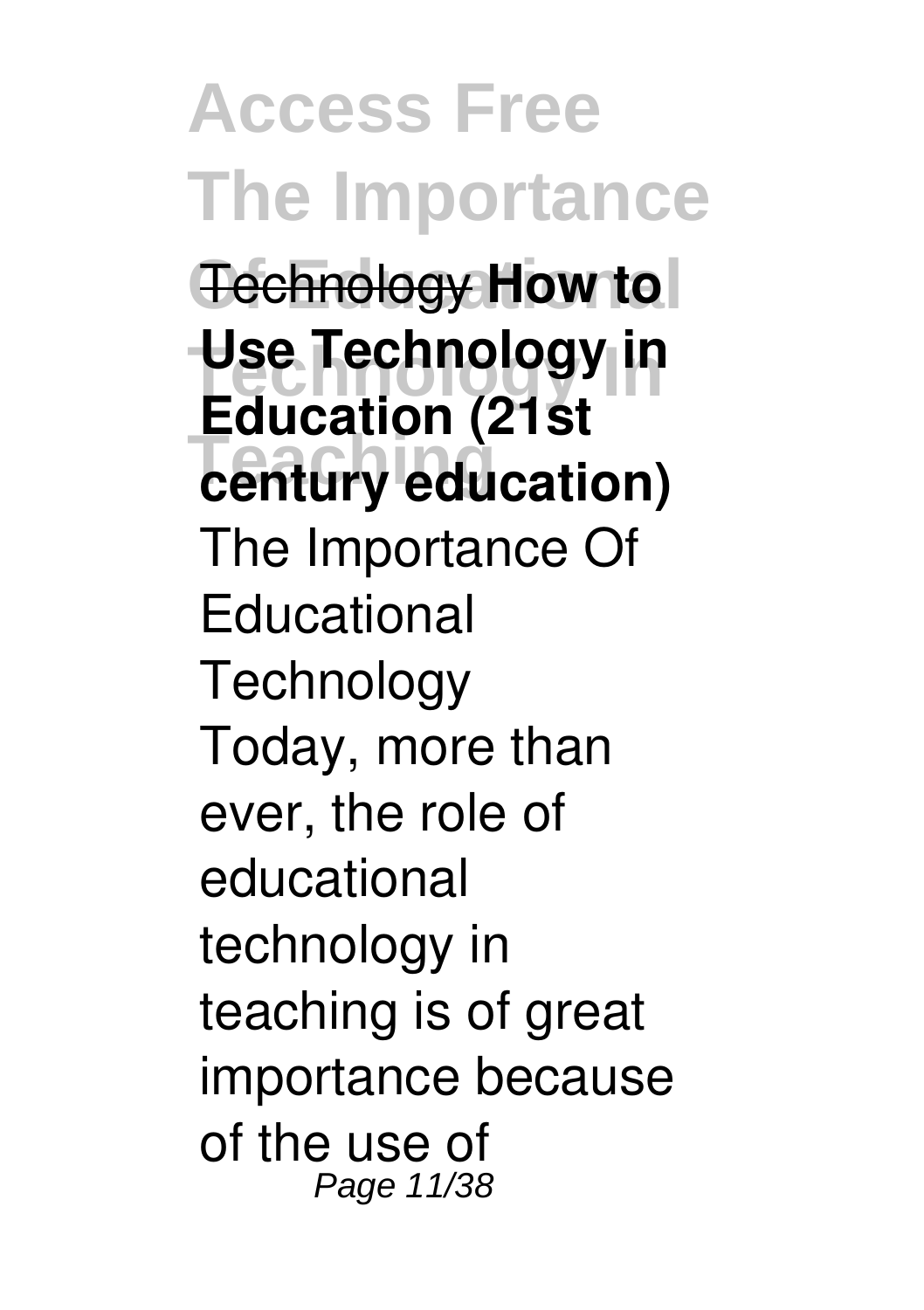**Access Free The Importance** information and nall **Communication Teaching** help of various technologies. With the applications...

(PDF) The importance of educational technology in teaching Here lies the importance of **Educational** Technology in<br>Page 12/38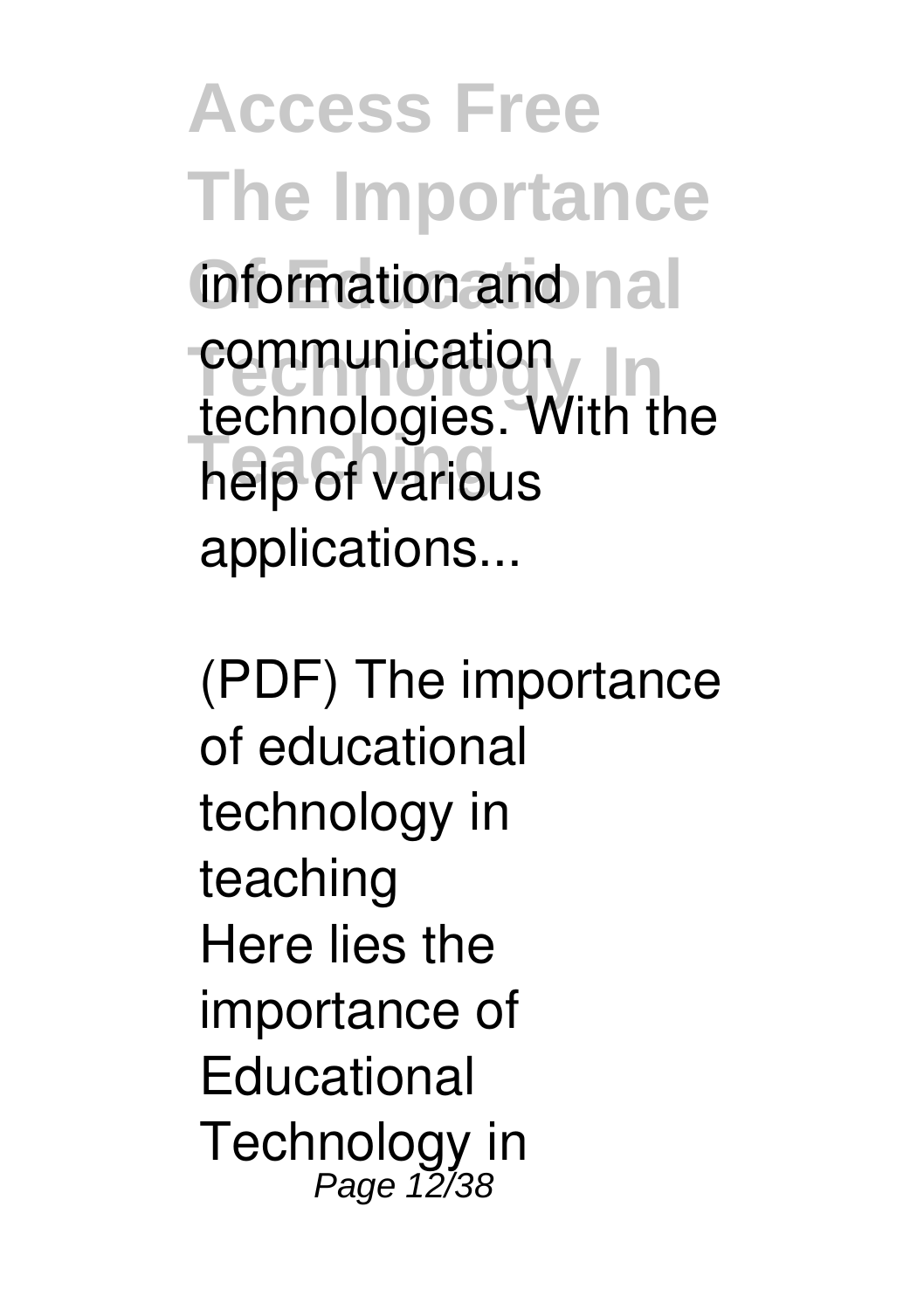**Access Free The Importance** teaching and learning. **Creativity is simply Teaching** solutions out of thin the ability to create air. All you need is a powerful sense of imagination. And that's one thing every child has, until schools kill it .

Importance of Education Technology in teaching and ...<br>  $Page 13/38$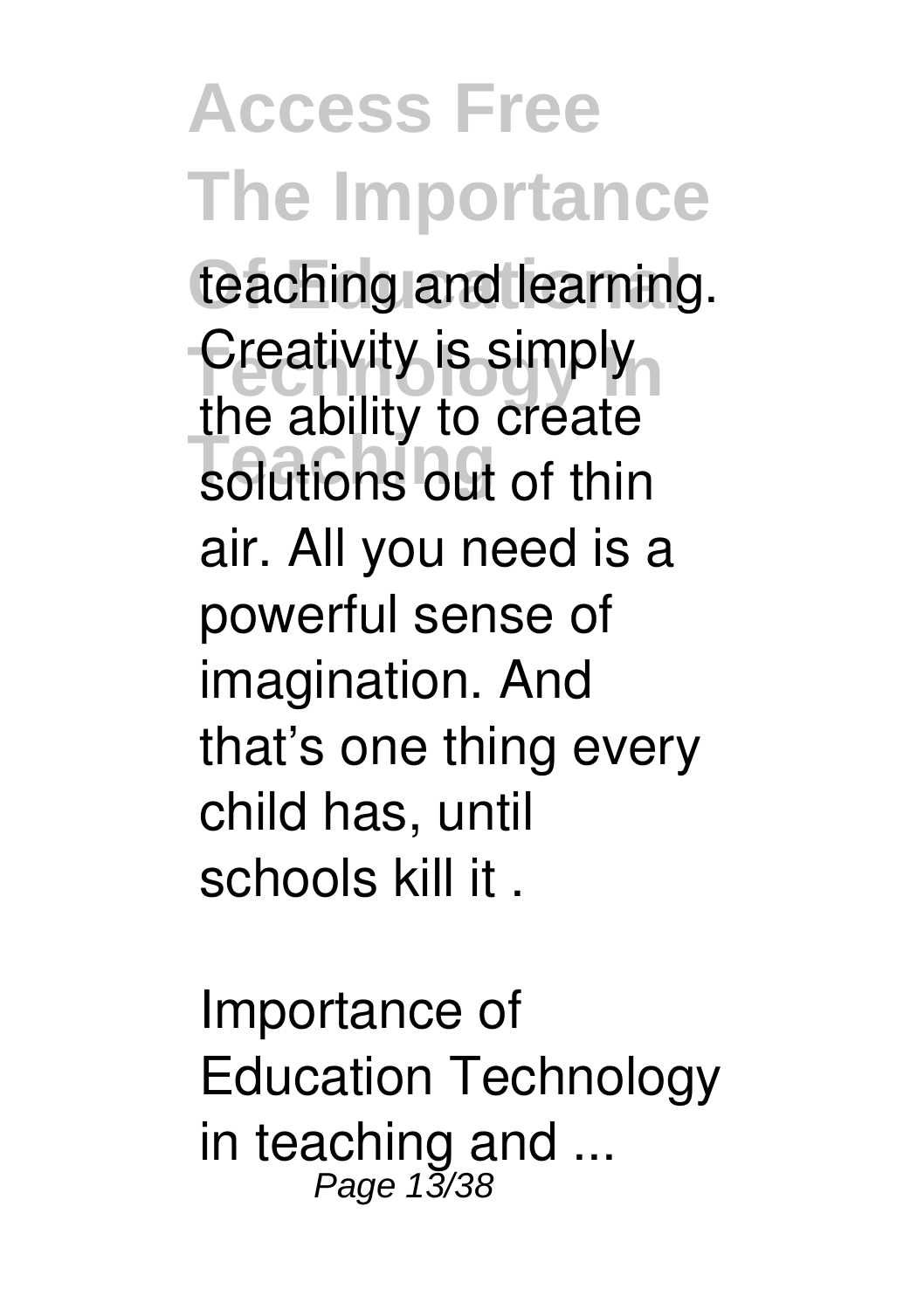**Access Free The Importance Why Do Students all** Need Technology in **The Supersonning** the Classroom? 1. It educational resources Because students already rely on technology in their everyday lives,... 2. It improves the learning experience By incorporating modern technology like artificial intelligence, Page 14/38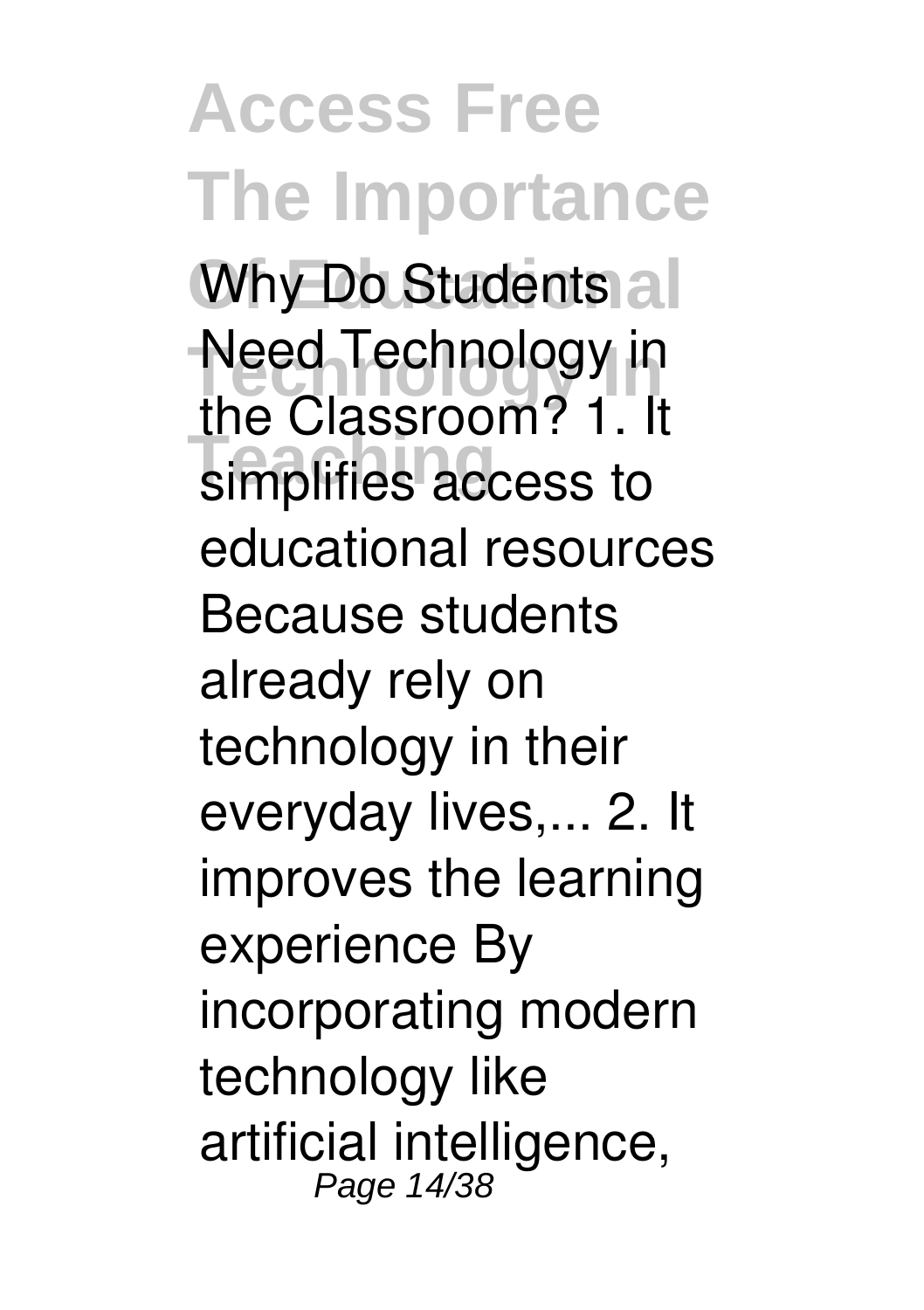**Access Free The Importance** for instance,... 3. n.a. **Technology In** The Growing **Importance of** Technology in Education ... The Importance of Technology in Education. In the world that we currently live in, technology is a very vital factor. With each passing day a new<br>Page 15/38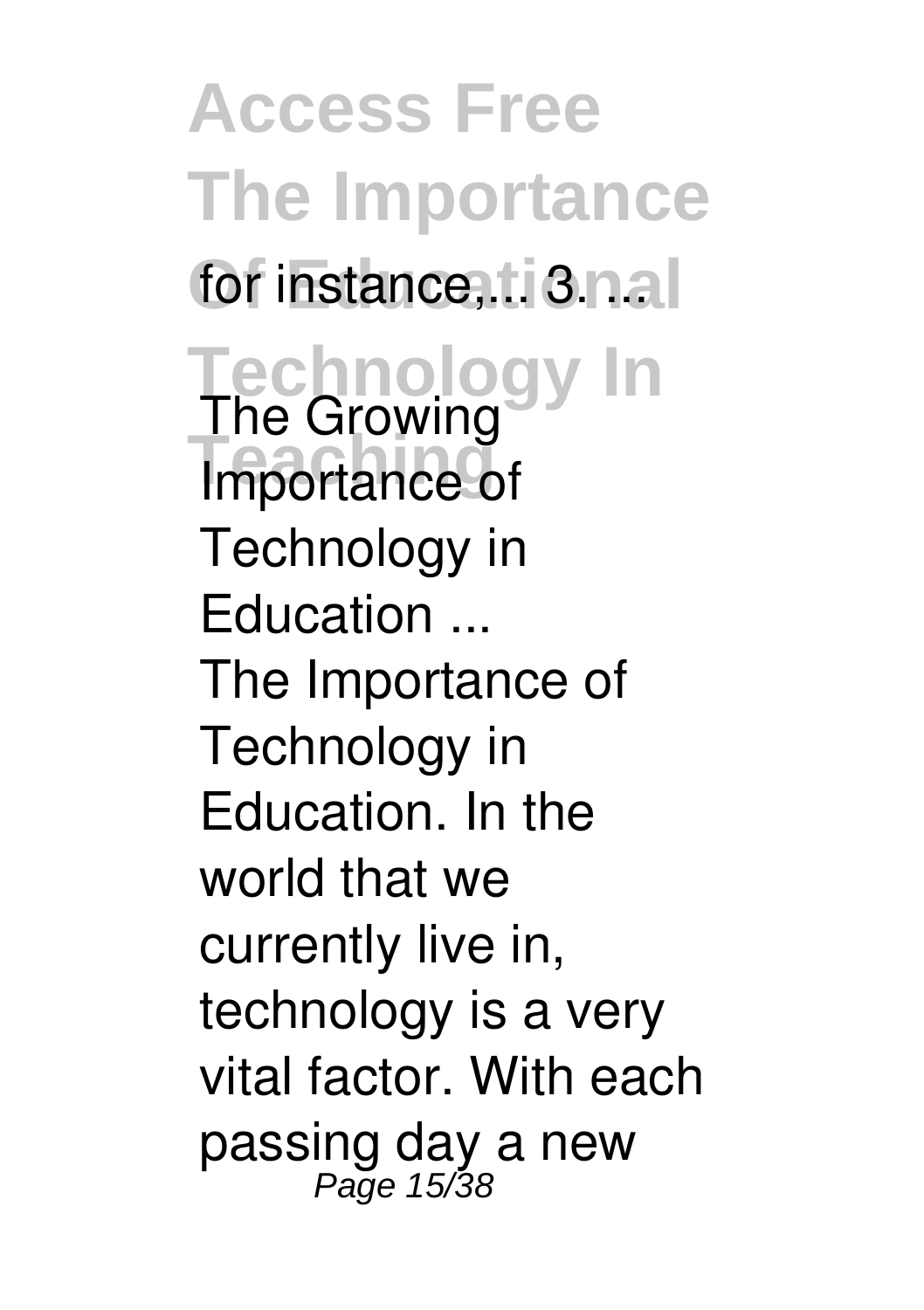**Access Free The Importance** software or gadget is being brought into the **Thankst that serves** market that serves to one way or another and make it much easier and also to advance an already existing software or gadget. However, it is important to note that despite the fact that technology plays a big role in making our Page 16/38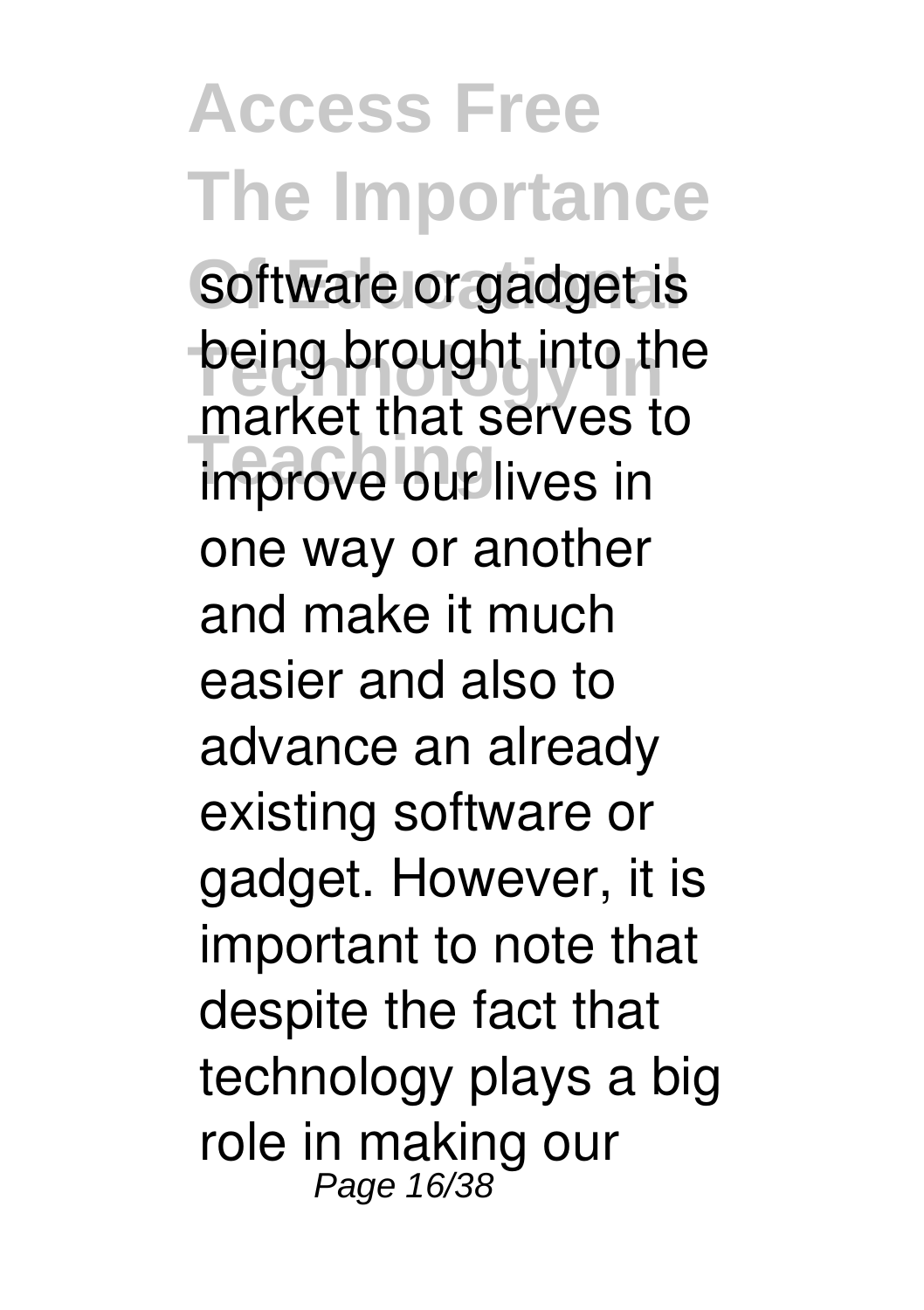**Access Free The Importance Of Educational** lives easier, it is not the only role it has.

**The Importance of** Technology in Education | My Essay Point

Technology education has not only become a network of gathering and sharing ideas, but also a platform for students and teachers to research, Page 17/38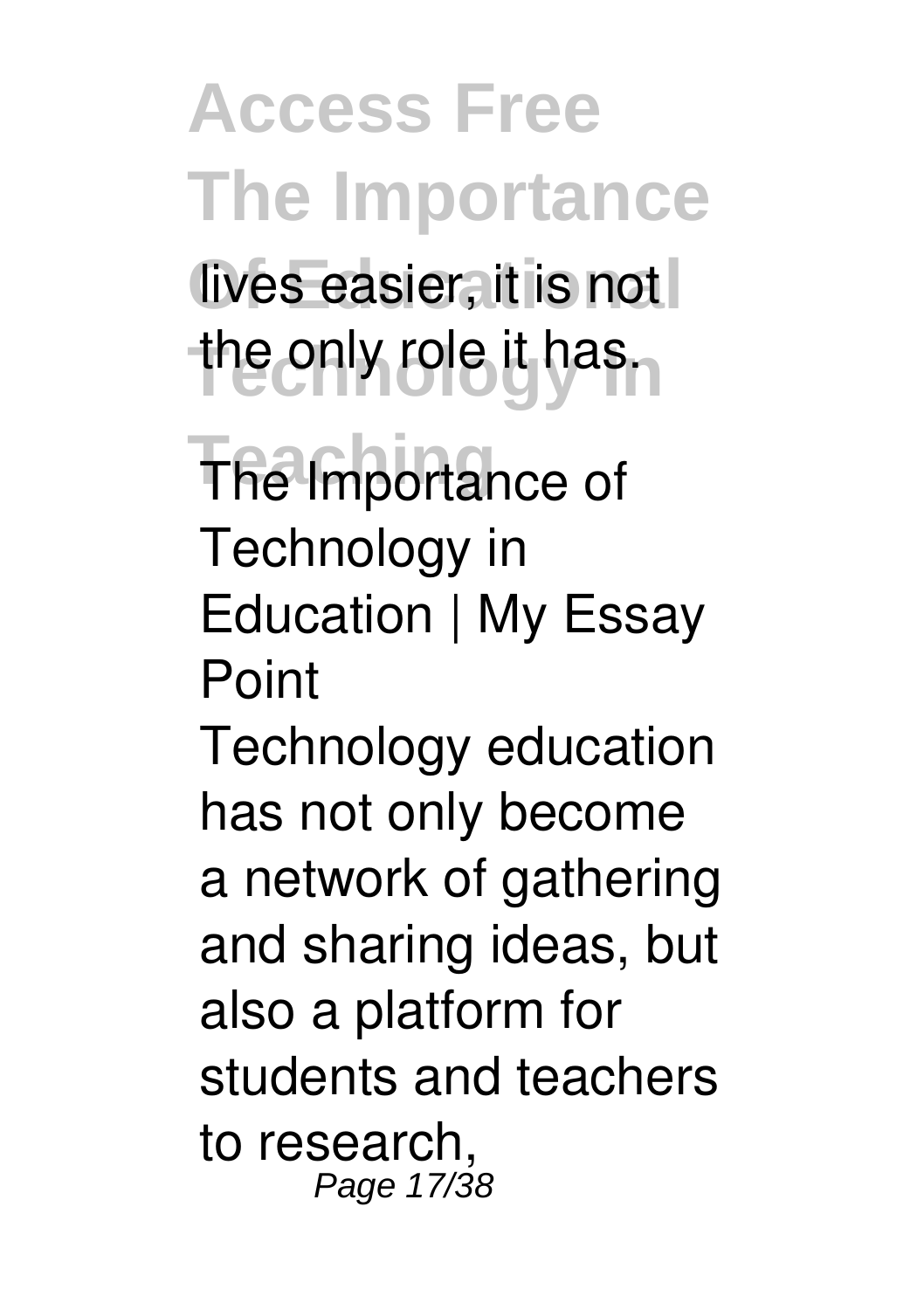**Access Free The Importance** collaborate, and nall differentiate. A source **Teaching** resources readily of technology that has available for content subject classes and STEM class is a valuable resource in today's technology literate world.

The Importance of Education Technology in Our Changing Page 18/38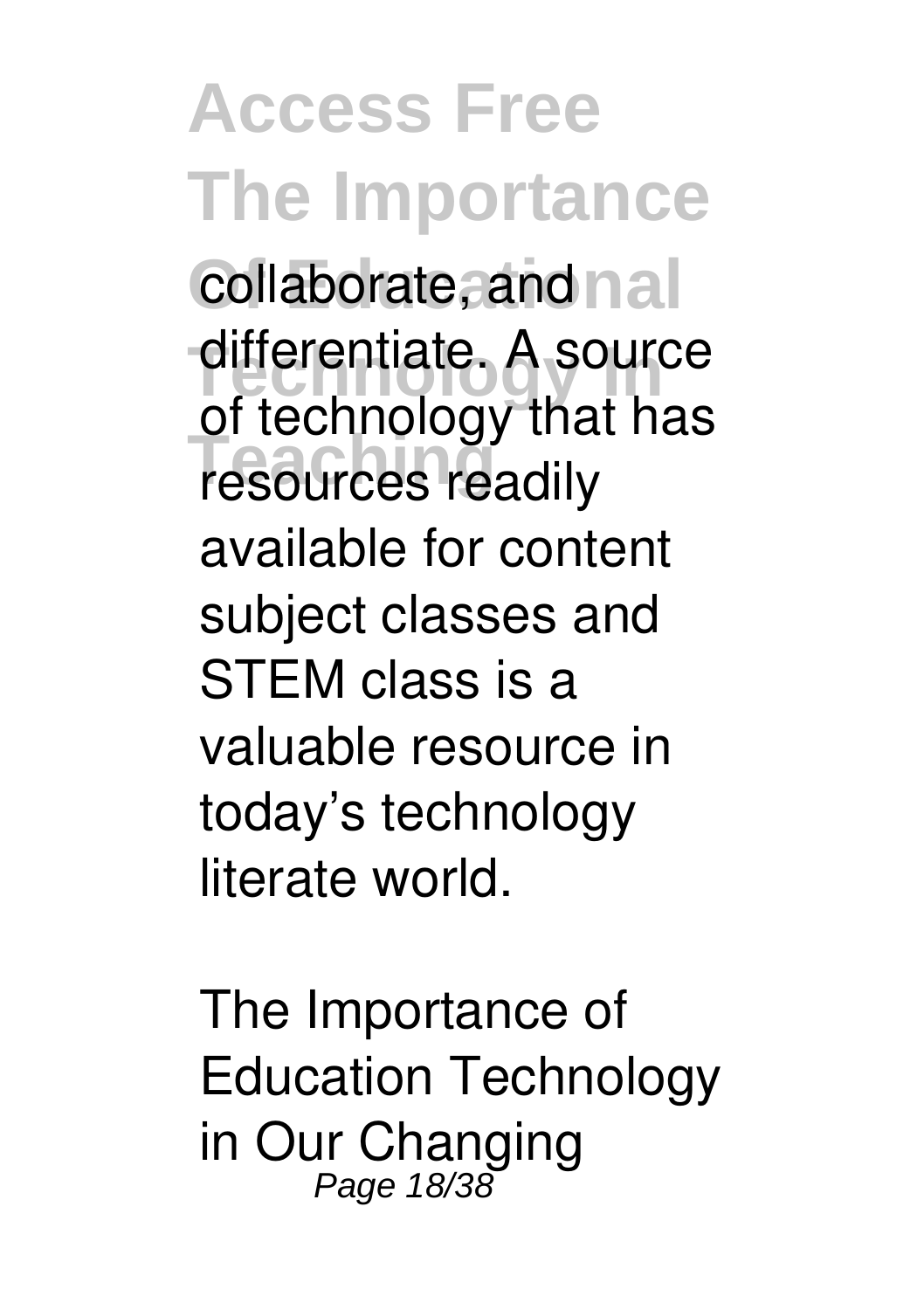**Access Free The Importance Worldclucational THE IMPORTANCE TECHNOLOGY IN** OF EDUCATIONAL TEACHING. (IRSEE International ournal of ognitive Research in Science, Engineering and Education Vol. , No.1, 2015. www.ijcrsee.com 111. Abstract. Today, more than ever, the role of educational Page 19/38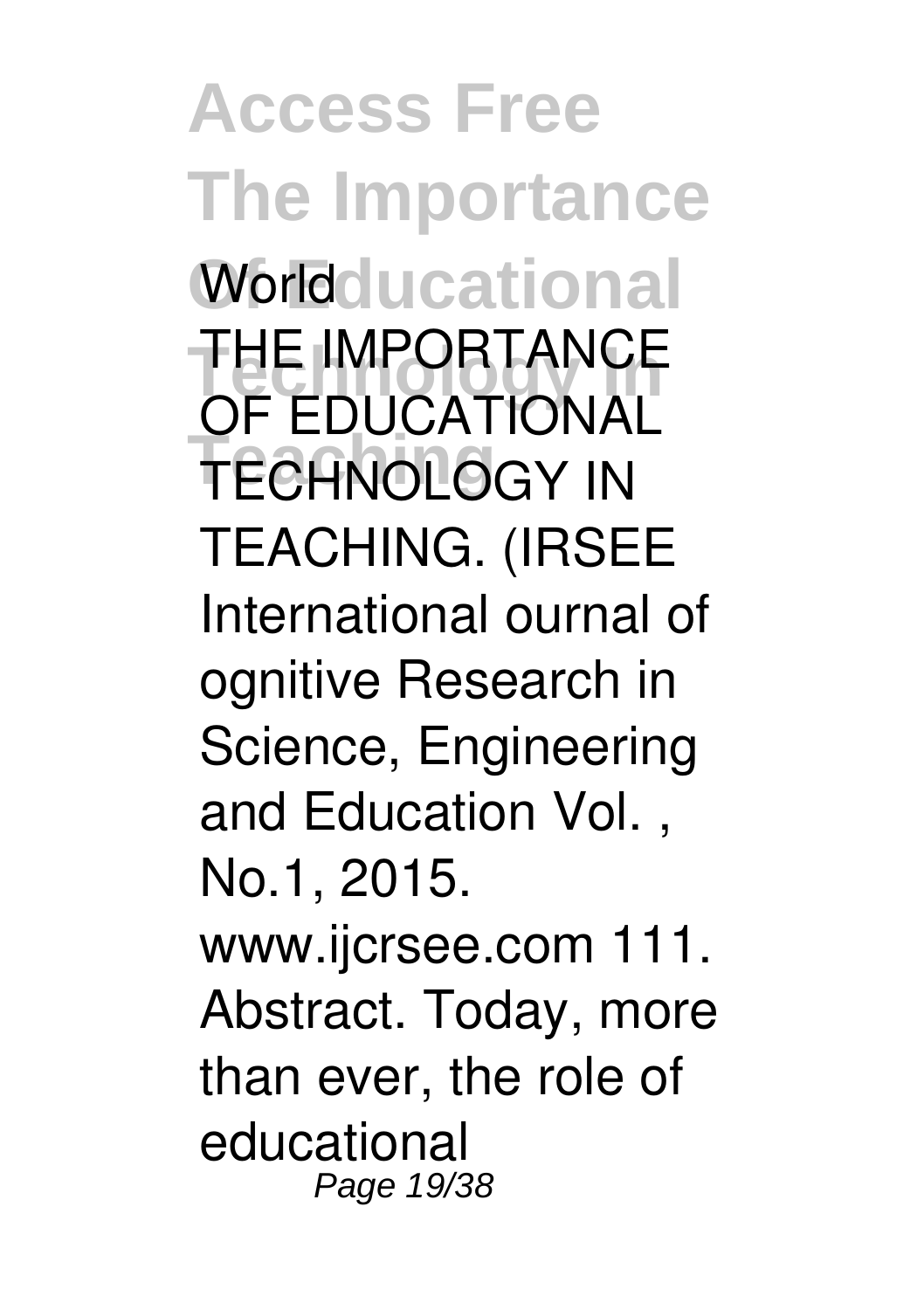**Access Free The Importance** technology in  $\overline{\text{ional}}$ teaching is of great **Teaching** of the use of importance because information and communication technologies. With the help of various applications for distance education, the Internet, teachers, and students themselves, they see the advantage of  $\ldots$ <br>Page 20/38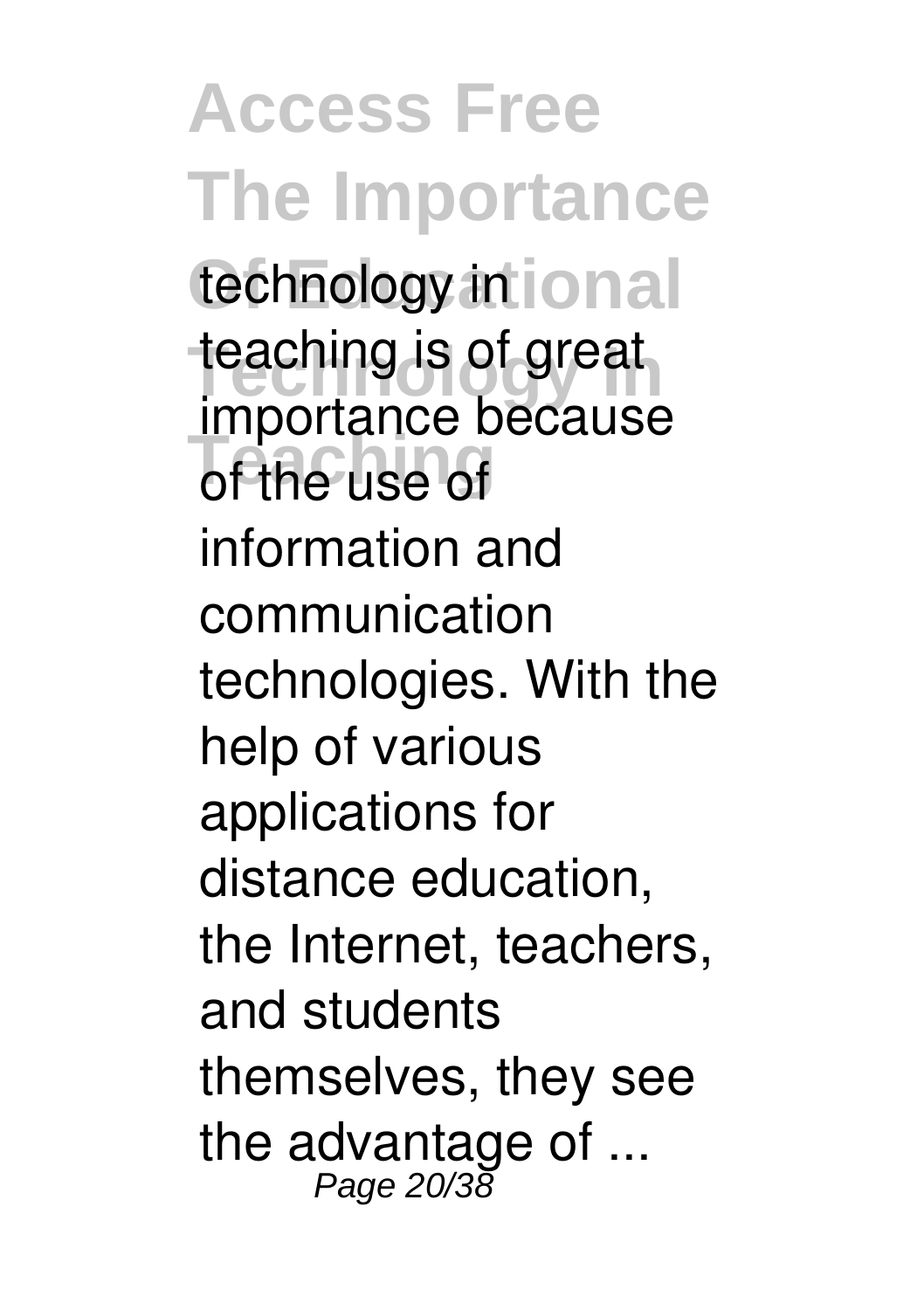**Access Free The Importance Of Educational THE IMPORTANCE TECHNOLOGY IN** OF EDUCATIONAL TEACHING 25 Reasons Why Technology is Important in Education 1. Enables diversity in learning styles: Students learn differently, and a teacher may not be able to cater for all Page 21/38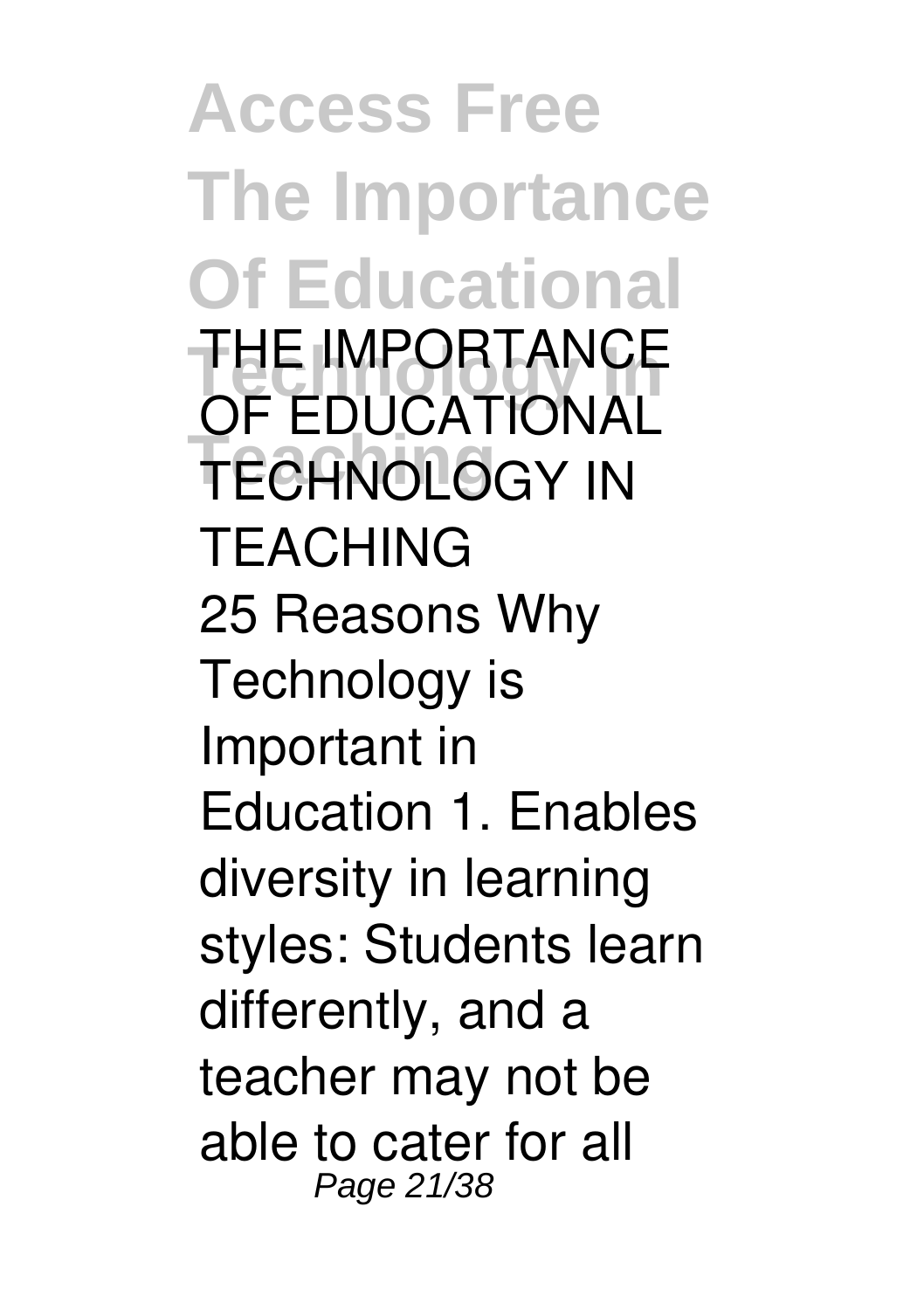**Access Free The Importance** his/her learner's nall needs. The availability **Teaching** education makes it of technology in possible for learners to move at their own pace.

25 Reasons Why Technology is Important in Education ... Here are some of the ways in which Page 22/38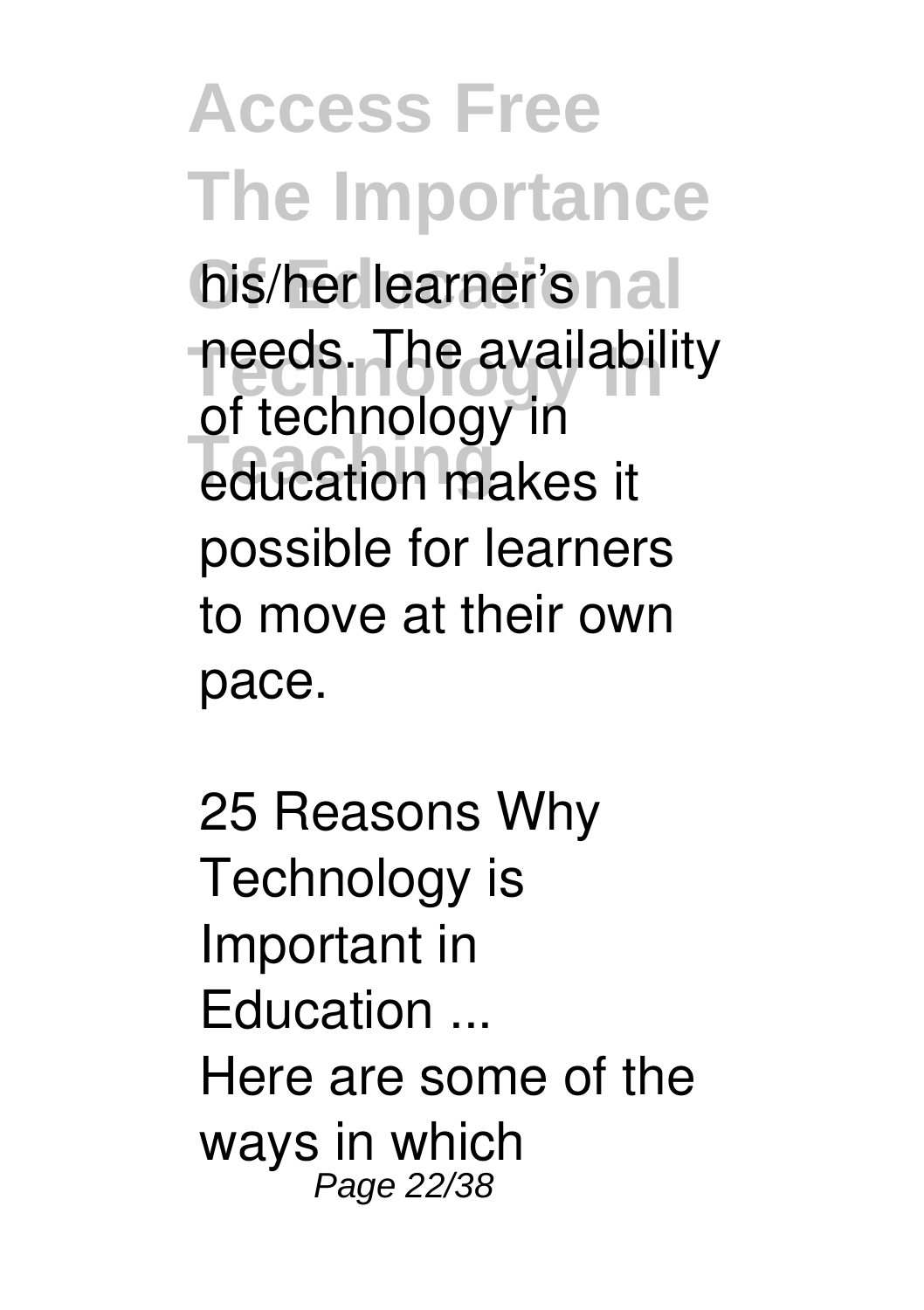**Access Free The Importance** technology improves education over time: **Teaching** collaborate to share Teachers can their ideas and resources online: They can communicate with others across the world in... Students can develop valuable research skills at a young age: Technology gives<br>Page 23/38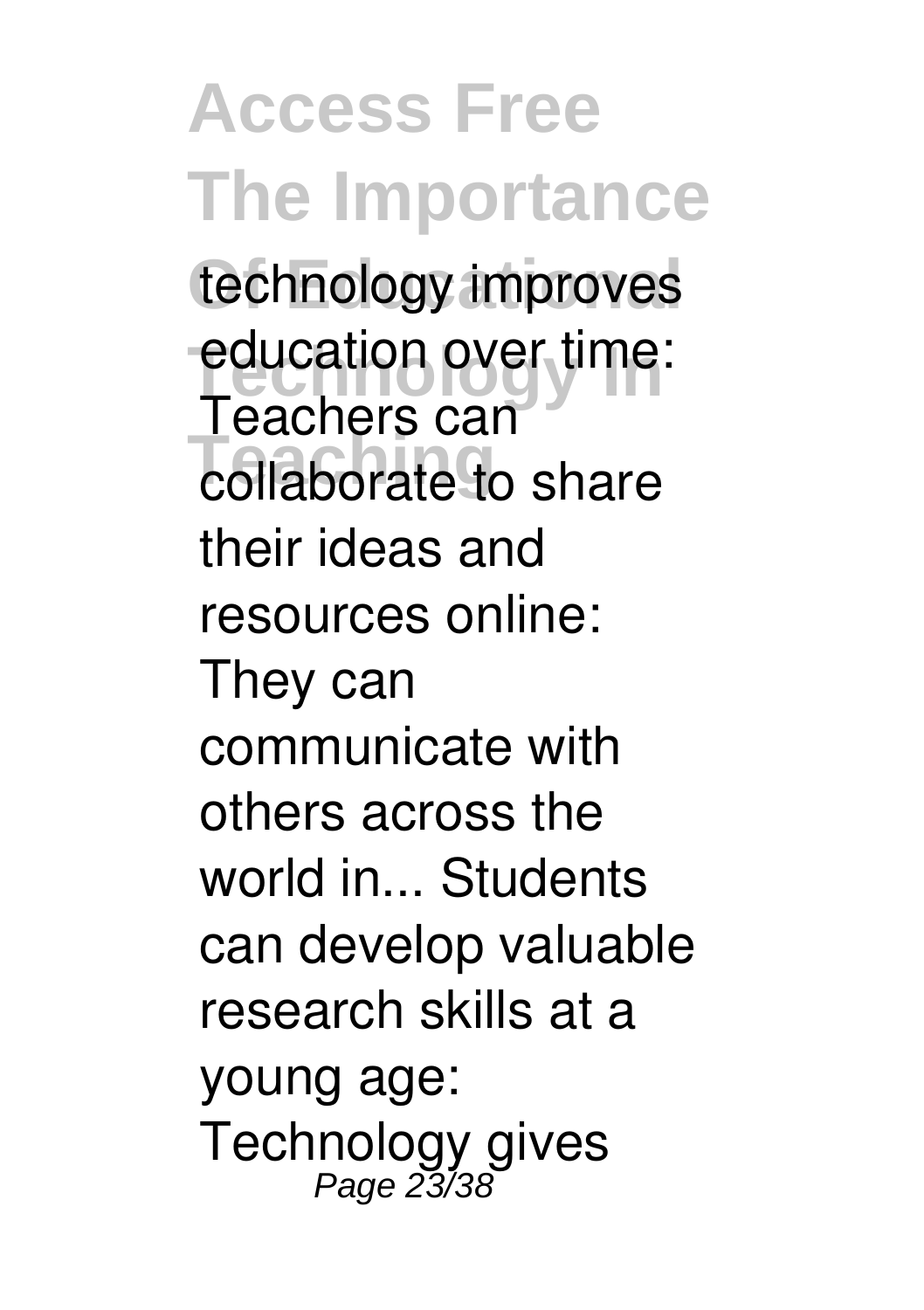**Access Free The Importance** students immediate ... **Technology In** Technology in **Teaching** Education: Use and Its importance - **EdtechReview** A strategy for education providers and the technology industry to help improve and increase the effective use of technology in education. Page 24/38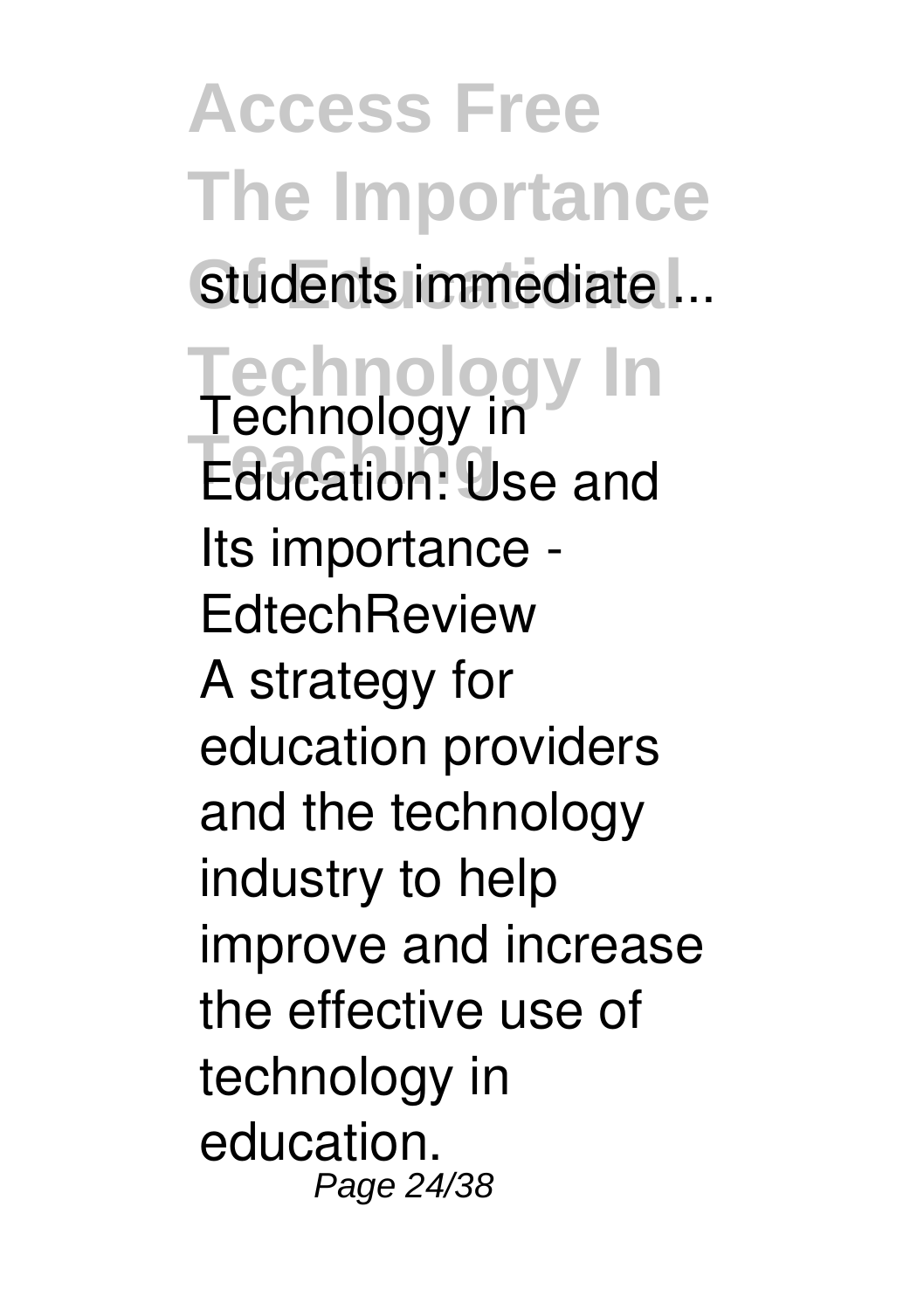**Access Free The Importance Of Educational** Realising the potential education - GOV.UK of technology in Advantages ?f **Technology** Integration ?n ?he Education Sphere 1. Technology makes teaching easy! Aren't you tired of giving theoretical explanations your students cannot Page 25/38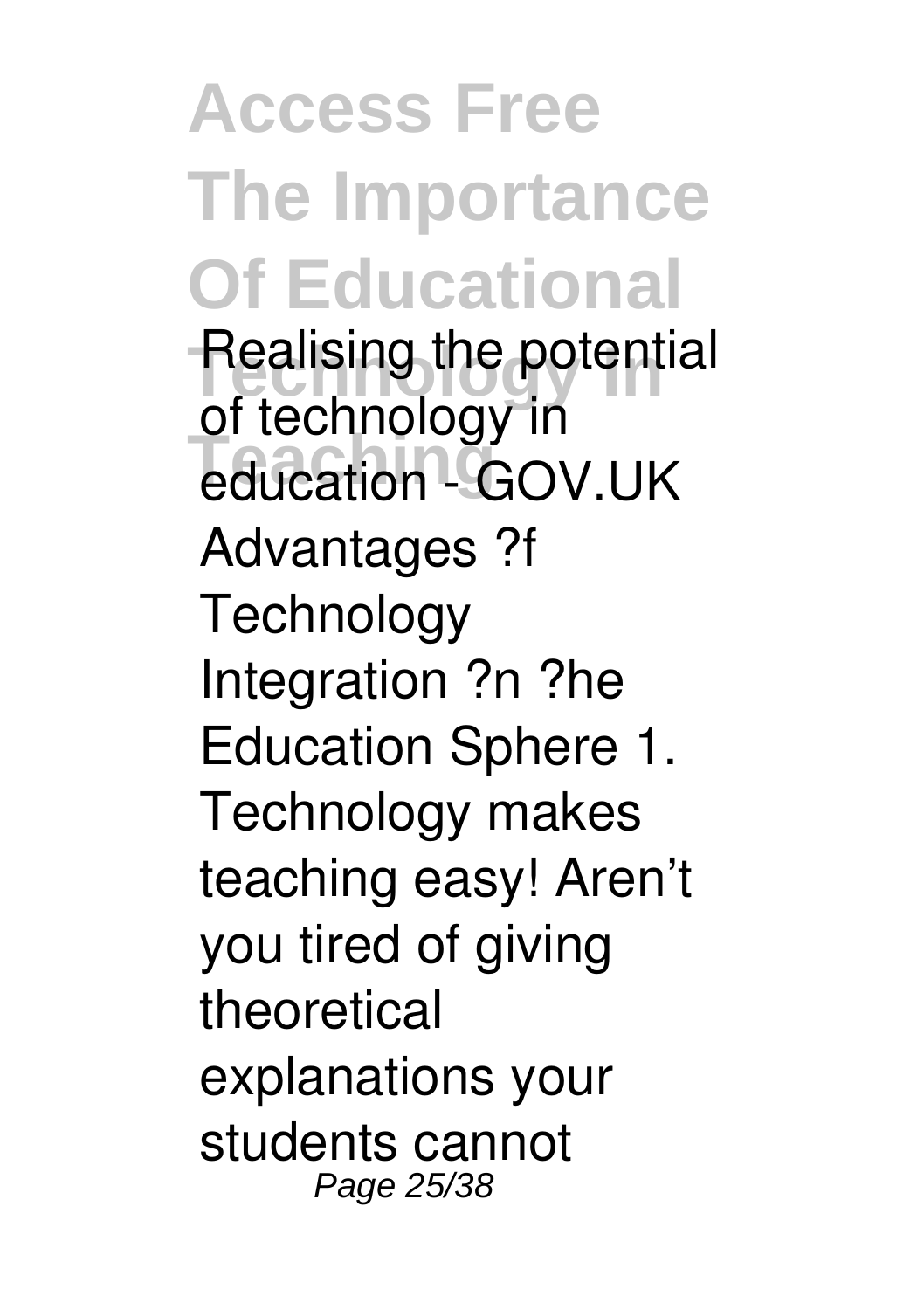**Access Free The Importance** understand? 2onal Technology helps you **Teaching** progress! You are no track students' longer limited to a plain-old diary and notes about ...

7 Benefits ?f **Technology** Integration ?n ?he Education ... Technology For Teachers. Technology Page 26/38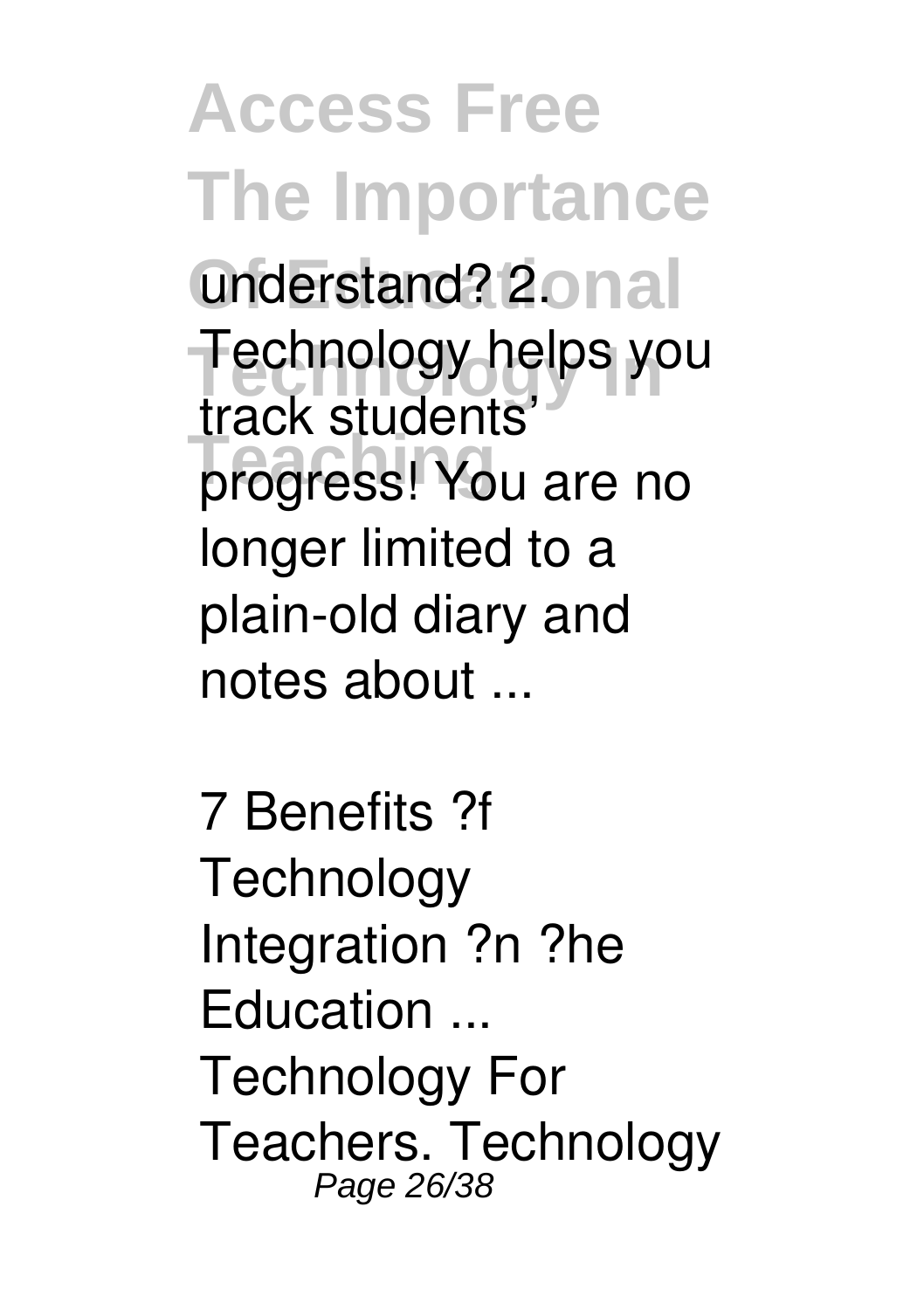**Access Free The Importance** is evolving with anal **Tightning speed.** In **Teaching** learning is mixed with Imagine when technology wonderful outcomes will be there. Education would be evolving with the impact of technology when in student & teacher's hand. Teaching in a physical classroom remained the Page 27/38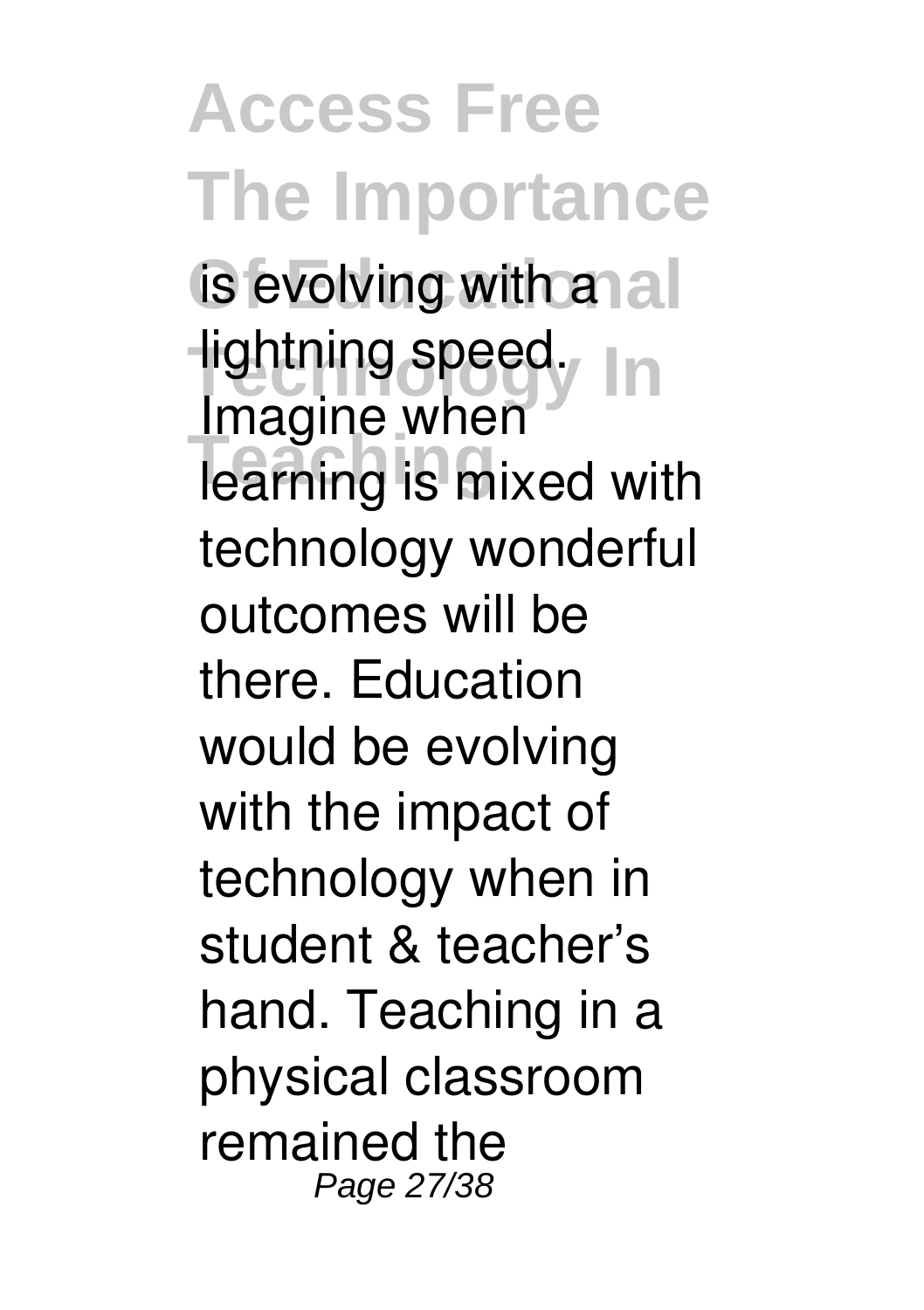**Access Free The Importance** dominant form of all delivering lectures for **Teaching** a good ...

Importance Of Technology For Teachers | My Essay Point **Educational** technology (commonly abbreviated as EduTech, or EdTech) is the combined use Page 28/38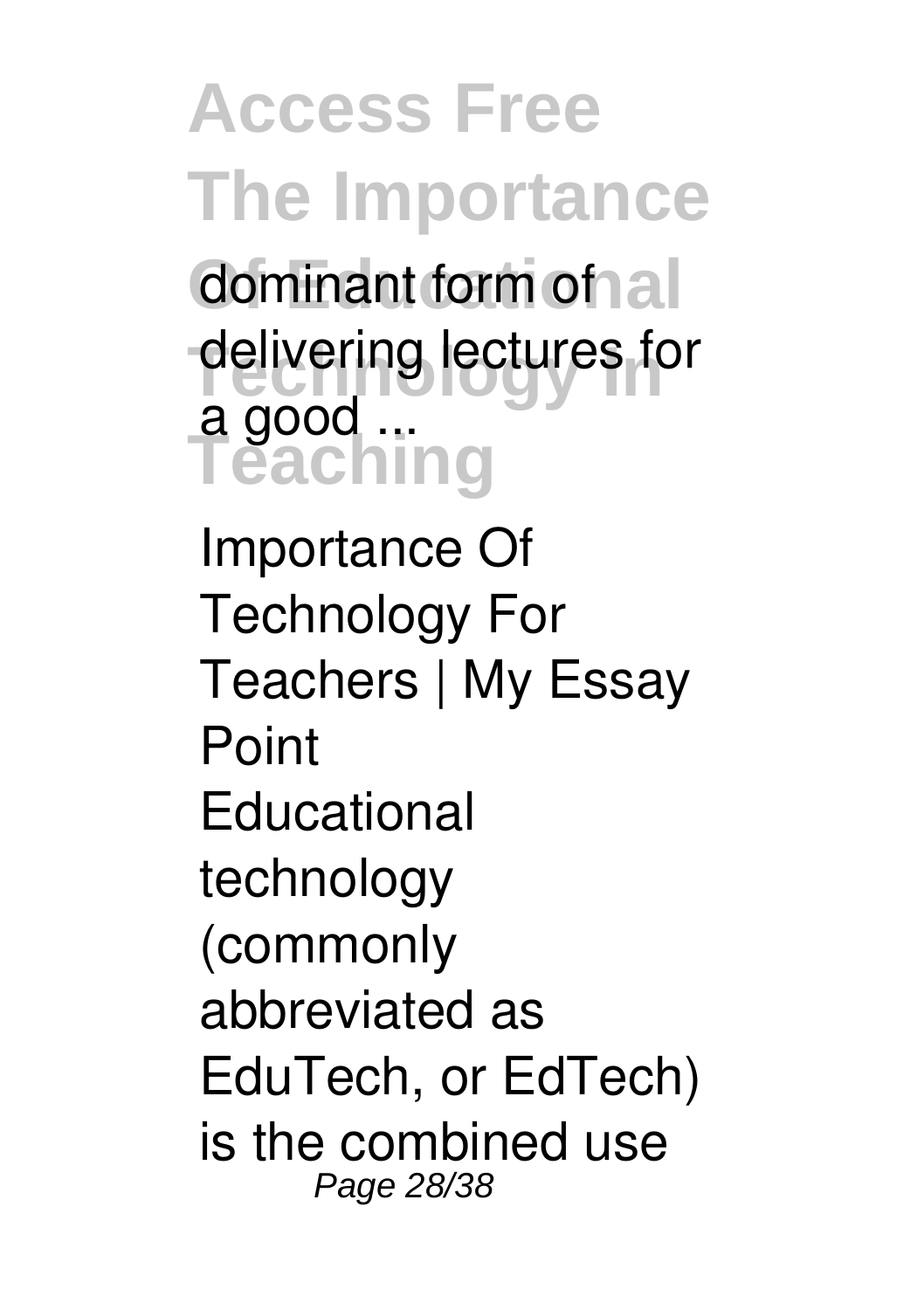**Access Free The Importance** of computer<sub>tional</sub> hardware, software, theory and practice to and educational facilitate learning. **Educational** technology creates, uses, and manages technological processes and educational resources to help improve user academic performance. Page 29/38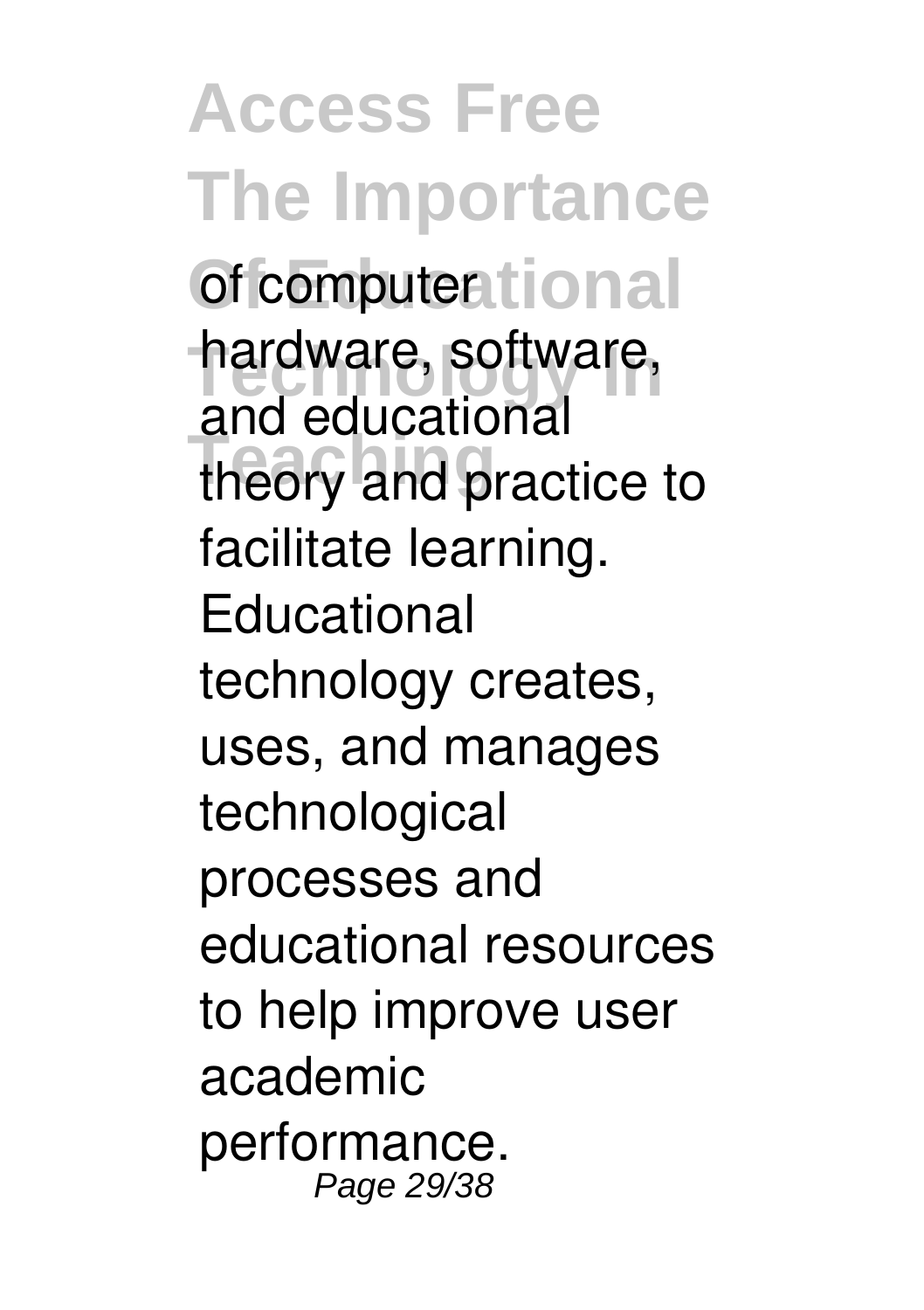**Access Free The Importance Of Educational Technology In** Educational Wikipedia<sup>10</sup> technology - The Importance Of Technology In Education Infographic presents 5 benefits of technology in education: Future Oriented: The future is all about technology and multi-screening. Education can't lag Page 30/38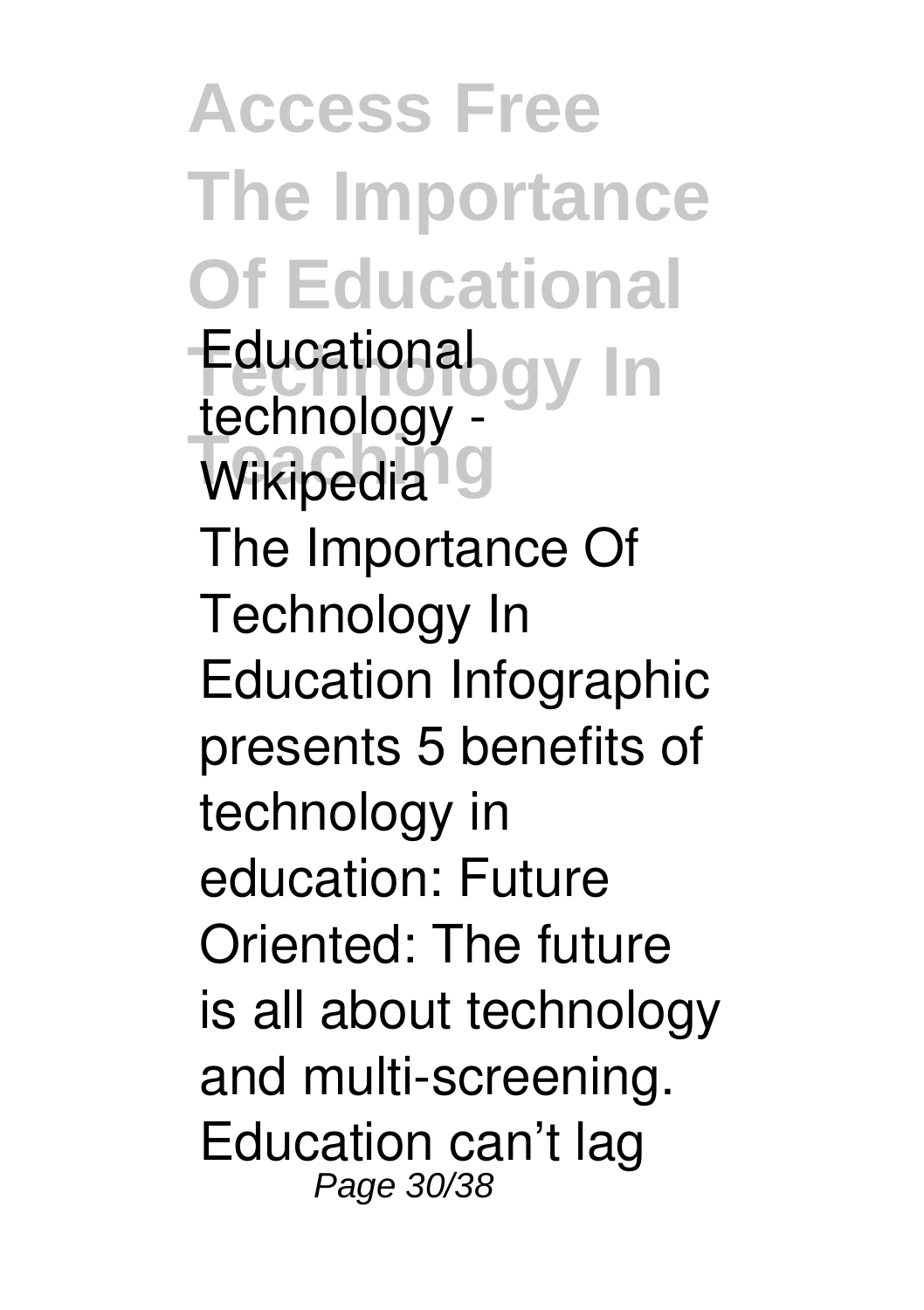**Access Free The Importance** behind. Learning al Becomes Interesting: **Teaching** challenges students It engages and with brand new and interactive methods.

The Importance Of Technology In Education Infographic - e ... Technology basically

plays a crucial role in the system of<br><sup>Page 31/38</sup>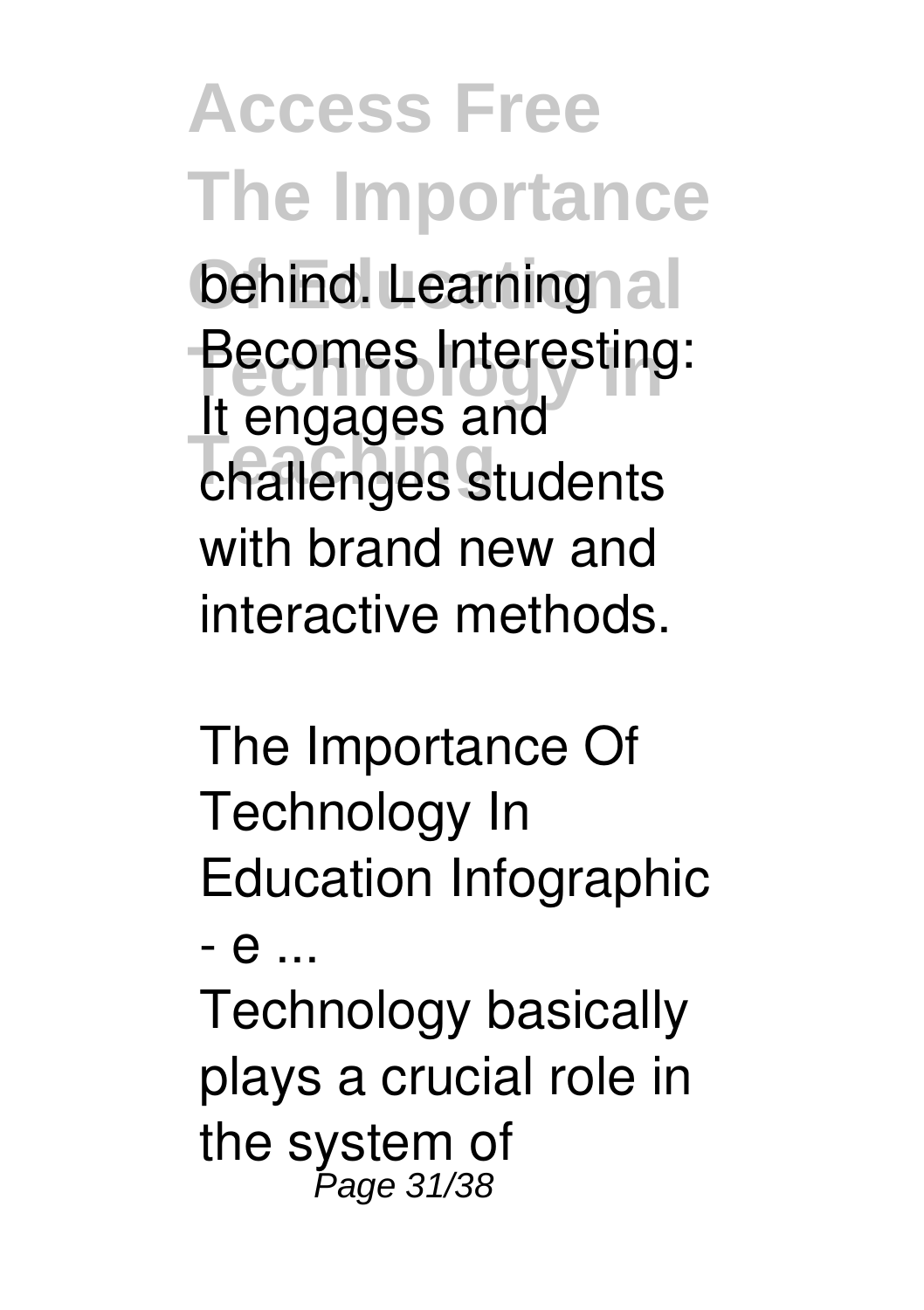**Access Free The Importance** educationcational **Technology affects The semplete system** the complete system importance in the system are as described below: First and foremost, technology greatly increases the scope of education. The correct use of technology will help the students to Page 32/38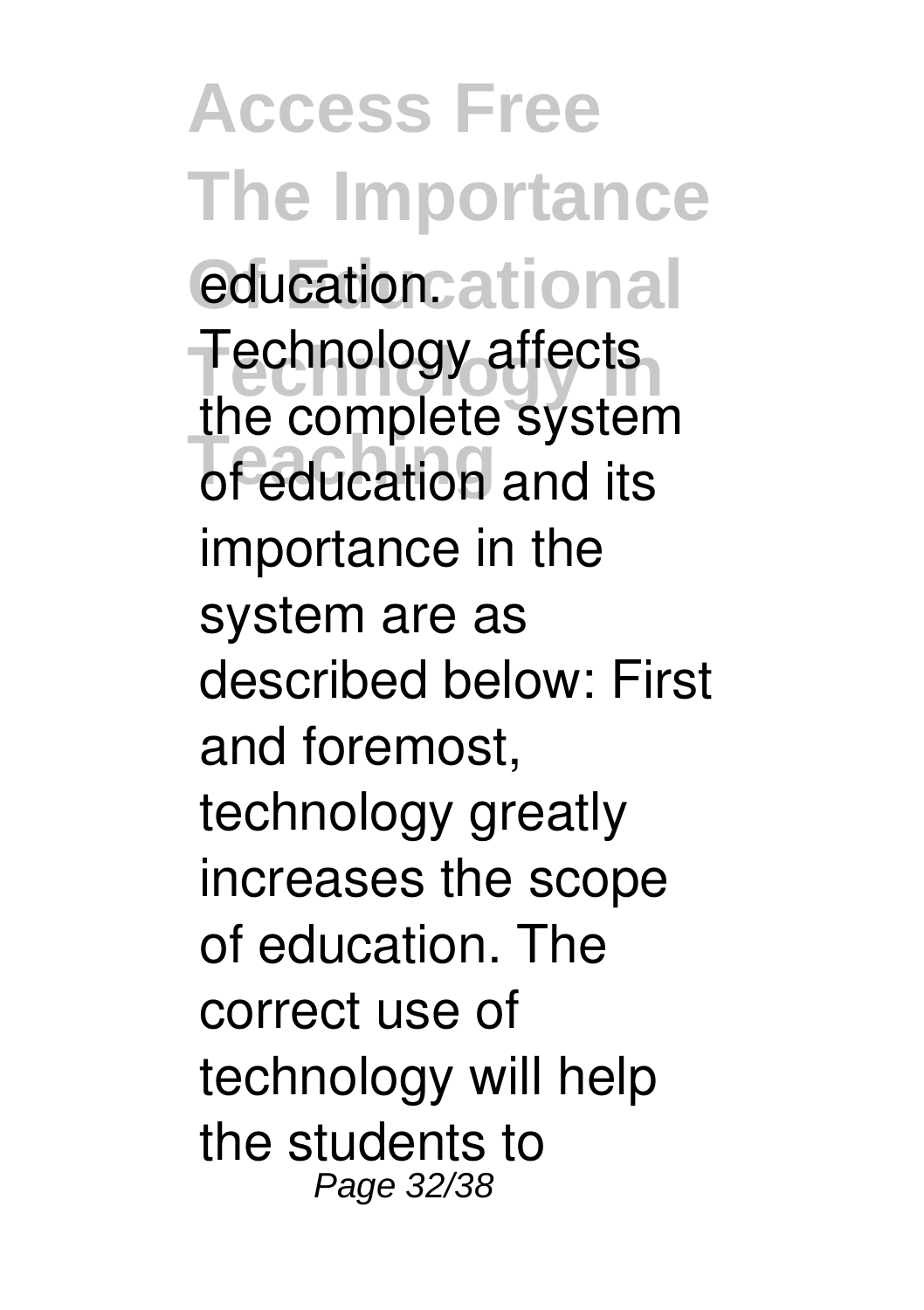**Access Free The Importance** prepare for their nall future career.gy In

**Importance of** technology in education | Essay and speech Technology Simplifies Access to Educational Resources: Technology helps students gain access to open educational resources. These Page 33/38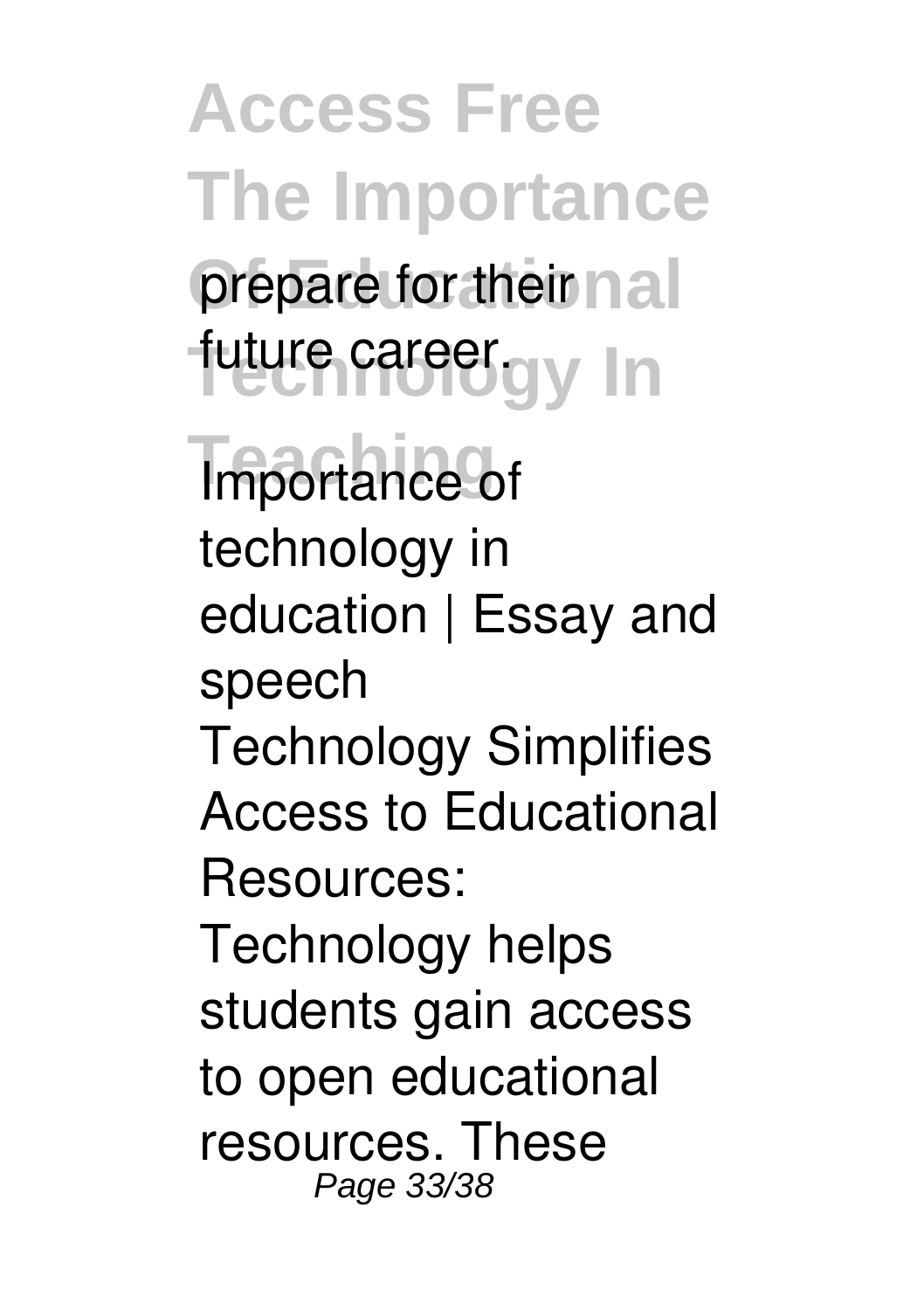**Access Free The Importance** resources are kept under the public<br>demain and are treat available to anyone domain and are freely over the world-Wide-Web.

The Use of Technology - In Education and Teaching Process **Educational** technology has provided scientific Page 34/38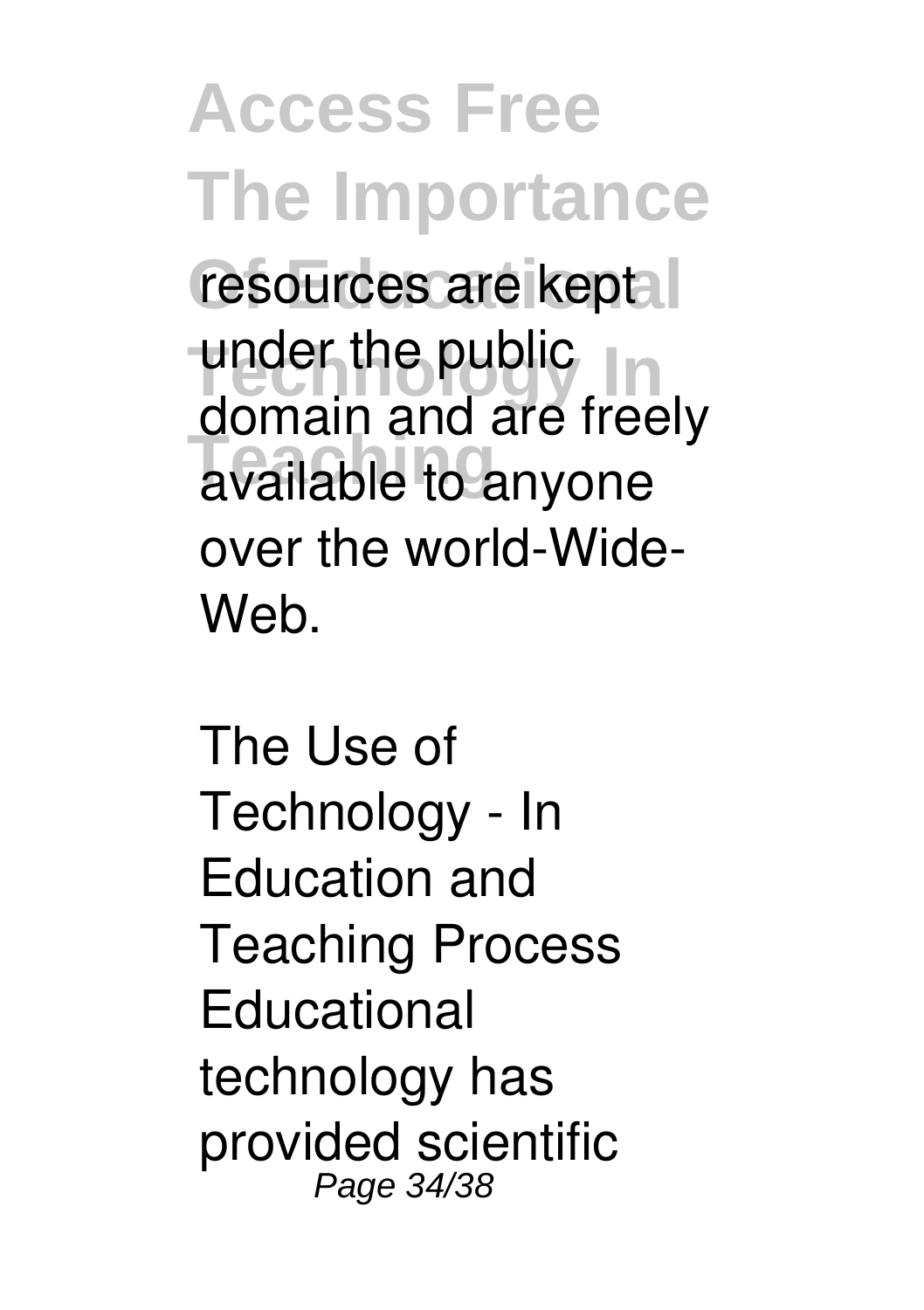**Access Free The Importance** foundation to **ional** education through the and intelligence. Thus theories of learning educational technology is required in each and every aspect of teaching learning process. **Educational** technology serves all the purposes for modern education.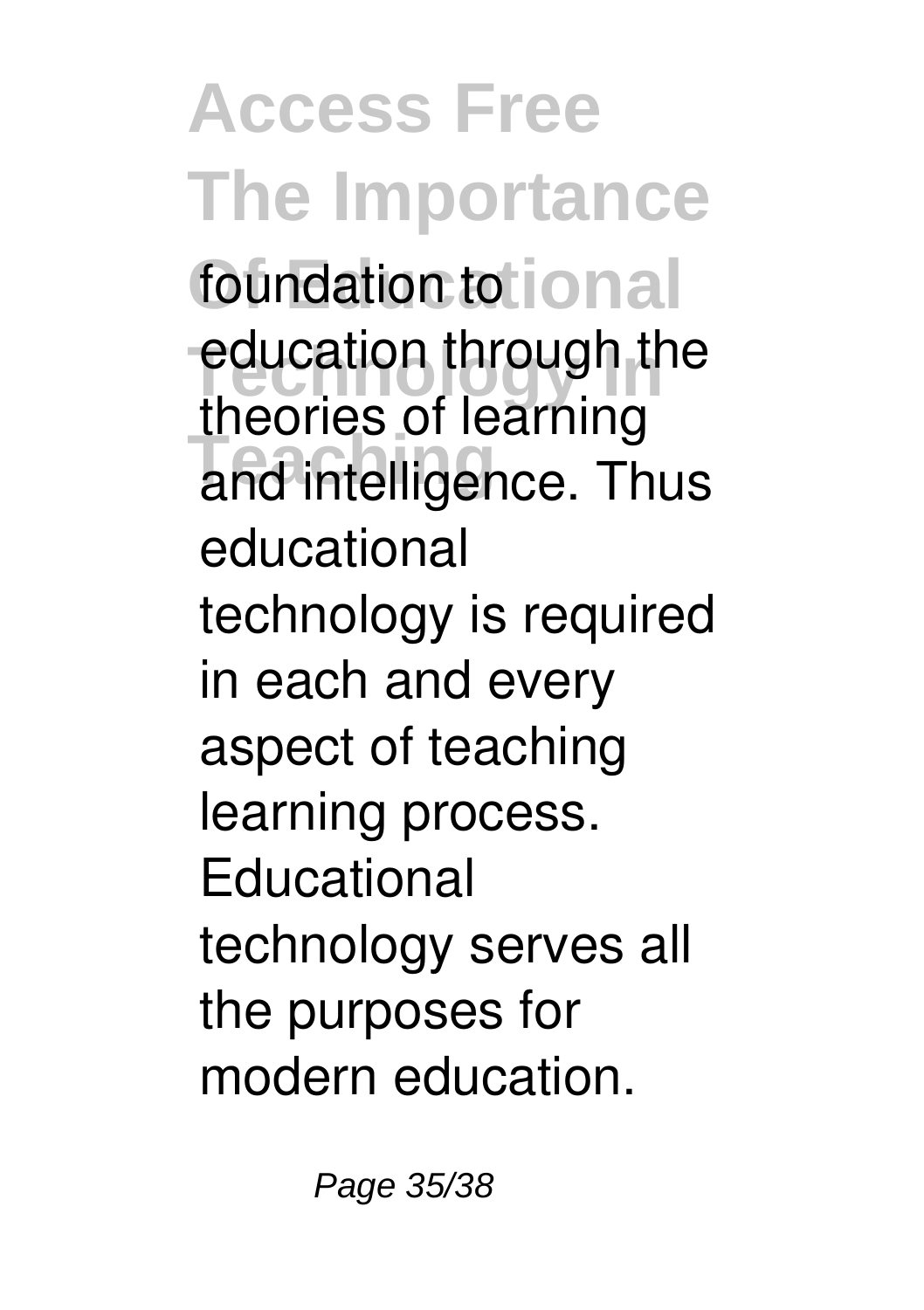**Access Free The Importance** Role of Educational **Technology in the Teaching** Computer has an Teaching-Learning ... important role in the process of new learning and teaching, and without the use of computers in the educational process it is difficult for the students to achieve academic progress.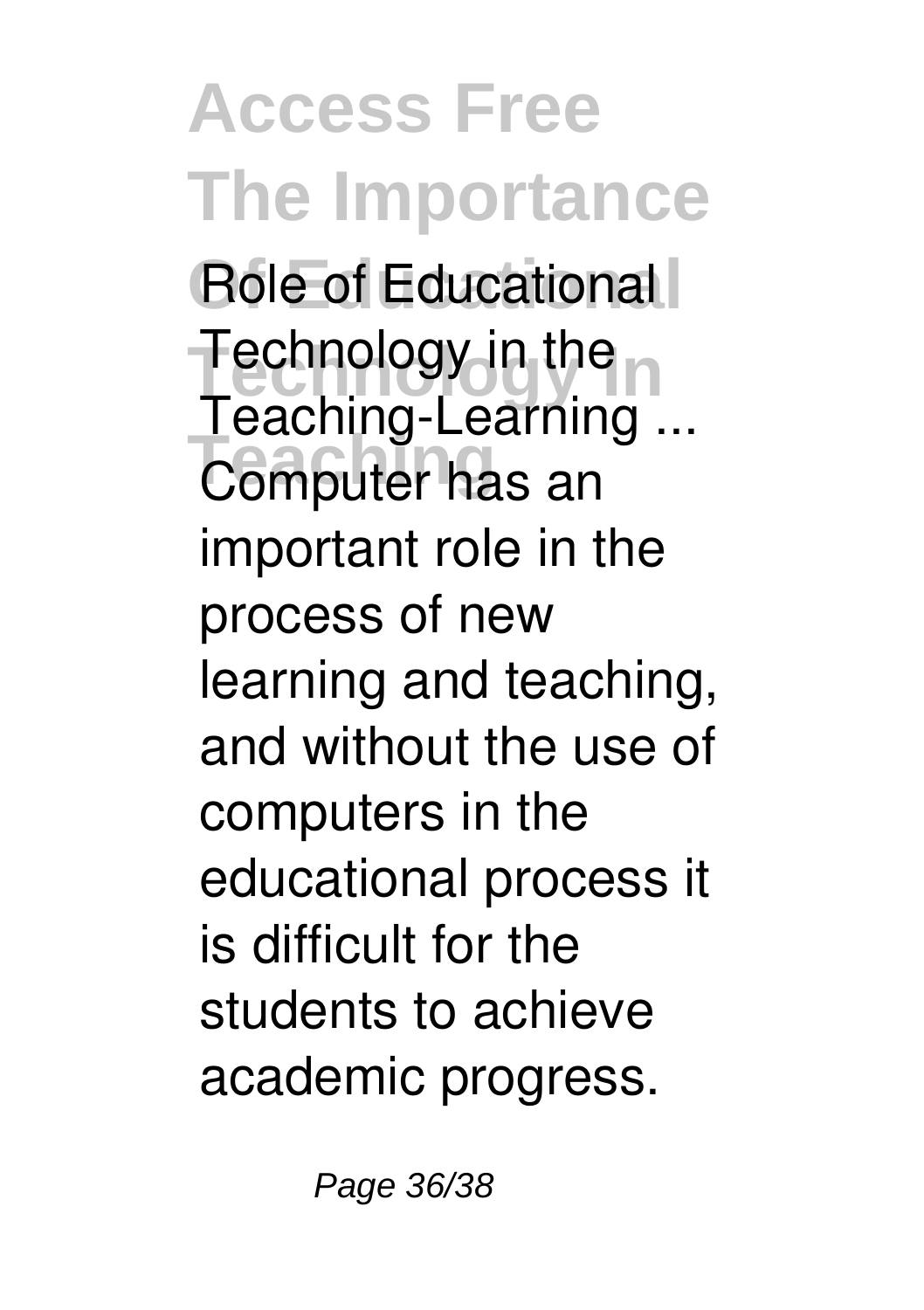**Access Free The Importance Integrating ational Technology In** Technology In The Learning<sup>n</sup> Teaching And At the risk of overevangelizing the importance of Education Technology, it can be said that the successful development of these tools will impact every aspect of our future. Page 37/38